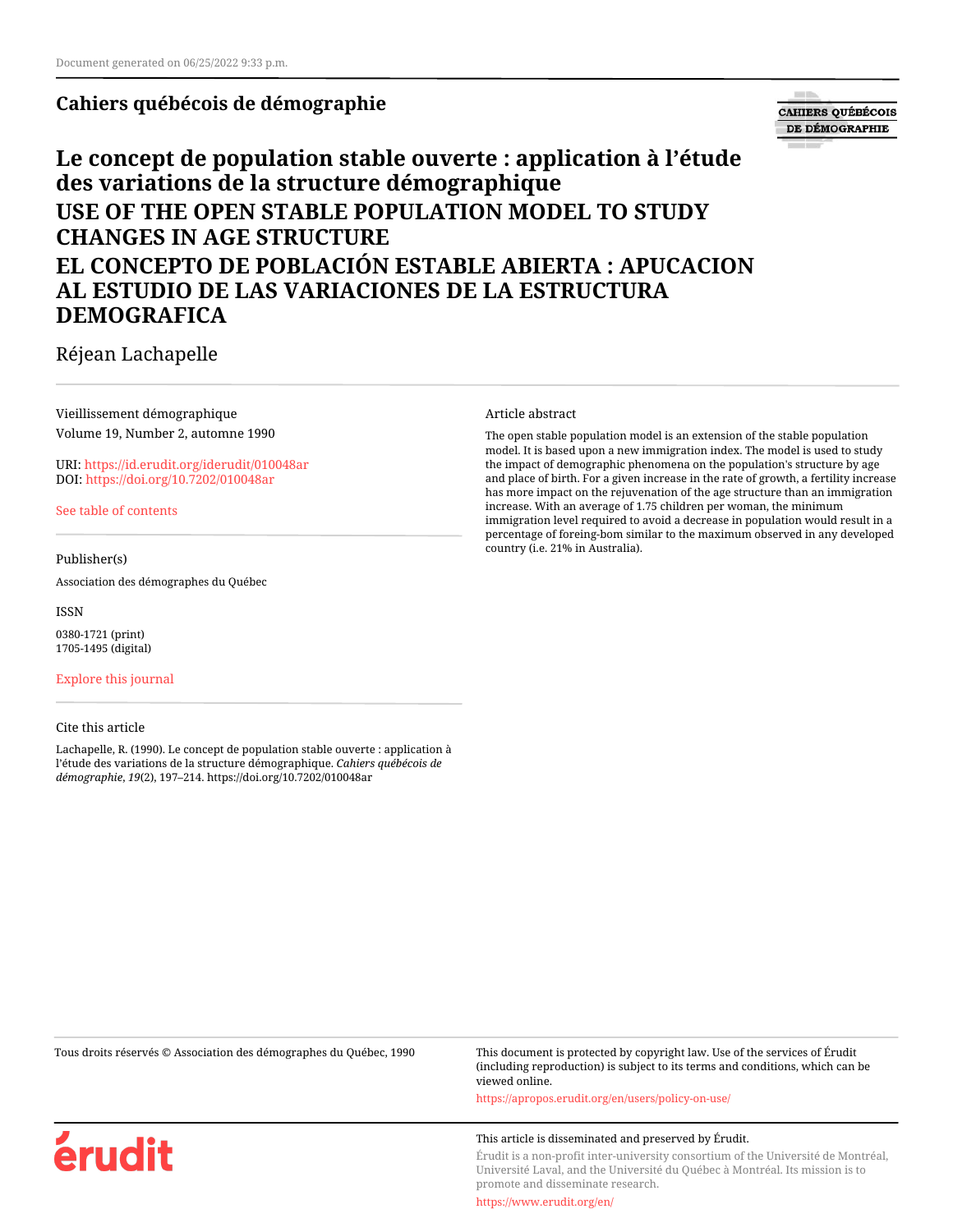Cahiers auébécois de démographie Vol. 19, no 2, automne 1990, p. 197-213

## Le concept de population stable ouverte: application à l'étude des variations de la structure démographique

Réjean LACHAPELLE<sup>\*</sup>

Trois méthodes peuvent être utilisées pour estimer les effets des phénomènes démographiques sur la structure d'une population :  $1^\circ$  l'analyse de l'évolution passée,  $2^\circ$  la comparaison de projections démographiques et 3° l'analyse des contrastes entre populations stables. La première méthode a l'avantage de s'appliquer à des observations, mais elle ne permet pas d'isoler facilement l'effet propre de chaque phénomène. Il est plus facile de dissocier leurs effets par la seconde méthode, encore qu'ils dépendent de l'état initial de la population projetée. Dans la plupart des cas, l'élan que contient la structure de départ s'amortit peu à peu pour finalement disparaître dans le très long terme. Mais s'il fallait se borner à contraster les résultats à un horizon lointain, on perdrait le principal avantage de la méthode : le rapport à une situation concrète. Quant à la troisième méthode, elle ne porte pas sur une population particulière. Cette méthode permet de s'intéresser aux mécanismes généraux, plus précisément aux relations entre les phénomènes démographiques et la structure qu'ils engendrent indépendamment de l'état initial. Son éloignement des situations concrètes est compensé par un pouvoir de généralisation accru.

On a rarement recouru au modèle des populations stables pour mesurer l'effet de la migration internationale. C'est qu'on ne sait pas comment inclure de façon satisfaisante le phéno-

Statistique Canada. Je tiens à remercier Nathan Keyfitz, Claude Strohmenger ainsi que les lecteurs anonymes du manuscrit pour leurs remarques fort pertinentes. J'assume seul la responsabilité des opinions formulées dans le présent article, lesquelles ne représentent pas nécessairement le point de vue de Statistique Canada.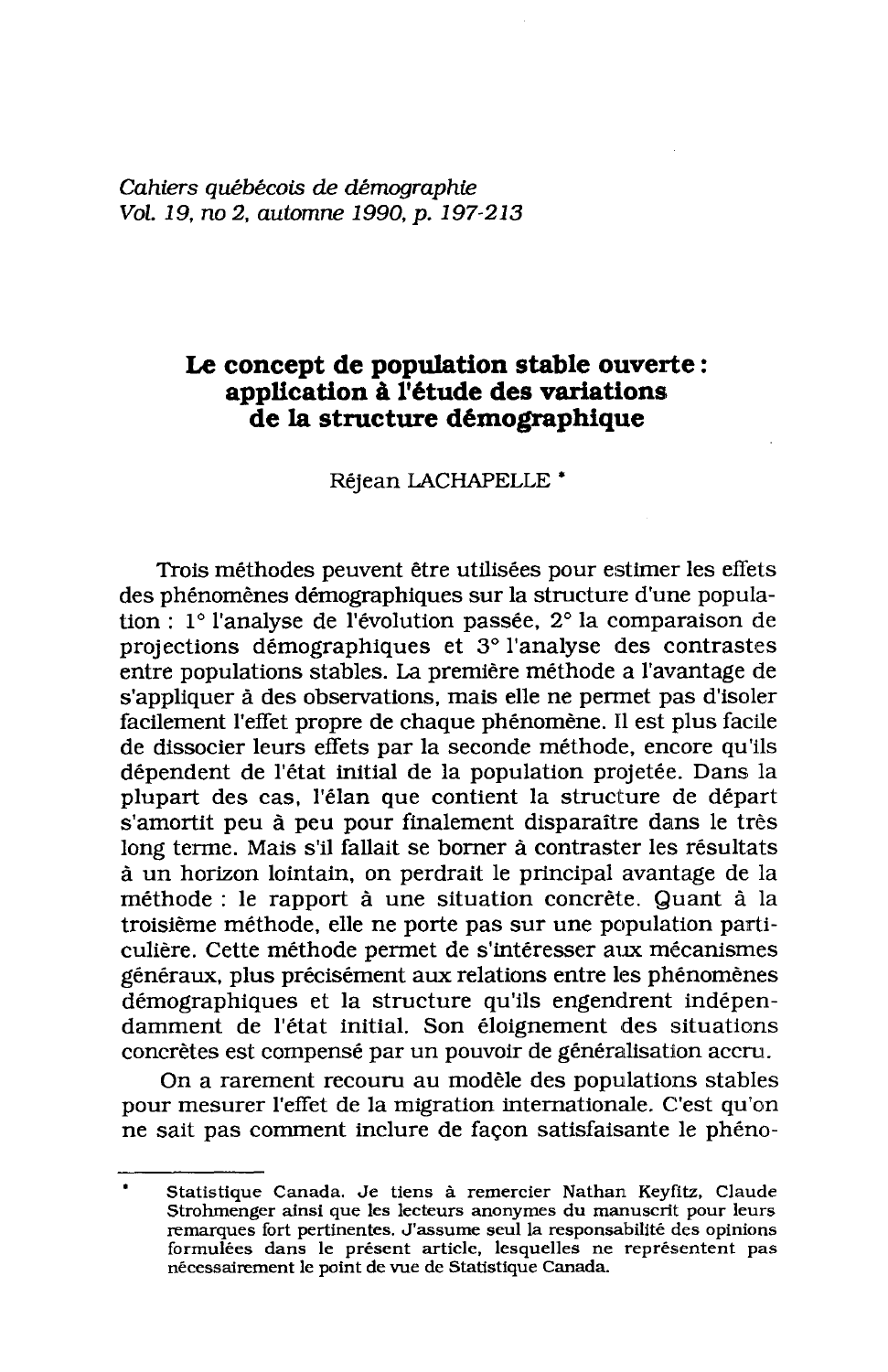mène migratoire dans le modèle. Un progrès récent a permis de résoudre cette difficulté dans les populations stationnaires <sup>1</sup>. Pour un nombre d'habitants fixé et à condition de supposer une mortalité constante et une fécondité invariable sous le seuil de remplacement des générations, on peut en effet estimer le nombre annuel d'immigrants nécessaire pour assurer la nondécroissance d'une population et en déduire la proportion de personnes nées à l'étranger (ou immigrées) de même que la structure par âge de cette population stationnaire ouverte (Arthur et Espenshade, 1988; Espenshade, Bouvier et Arthur, 1982; Lachapelle, 1986). Par rapport à la population stable fermée découlant des conditions de fécondité et de mortalité, la population stationnaire obtenue par une immigration compensatrice a une structure par âge plus jeune; celle-ci est toutefois plus vieille que la structure par âge de la population stationnaire induite (en l'absence de migration) par une augmentation de la fécondité jusqu'au seuil de remplacement des générations (Coale, 1972a; Lachapelle, 1986).

Pour étudier les conséquences de la migration quand la fécondité est supérieure au seuil de remplacement, on peut faire appel au concept de population multirégionale stable, qui étend le concept de population stable à un ensemble fini de régions (Rogers, 1975). Rien n'empêche donc d'analyser un ensemble formé de deux régions : la population considérée et le reste du monde. On retrouve de cette manière une population fermée. celle de la planète. Mais ce modèle n'est pas commode à manier puisqu'il impose de considérer la population mondiale dans l'étude de chaque population nationale. Du reste, il n'a jamais été employé dans l'étude d'une situation concrète.

Nous utiliserons plutôt dans la suite le concept de population stable ouverte. Celui-ci n'oblige pas à prendre en considération les caractéristiques démographiques du reste du monde. Les principales propriétés du modèle sont présentées dans la première section. Il repose sur une mesure inédite de l'immigration annuelle : l'indice conjoncturel d'immigration (ICI). Celui-ci est équivalent, à certaines conditions, à la proportion de la population immigrée (c,). Pour simplifier la présentation, nous indiquerons les principales propriétés du modèle sans les démontrer. Dans la seconde section, tirant parti du modèle, nous analyserons sommairement les effets des variations de la mortalité et spécialement de la fécondité et de l'immigration

 $\mathbf{1}$ Rappelons qu'une population stationnaire est une population stable caractérisée par un taux d'accroissement nul.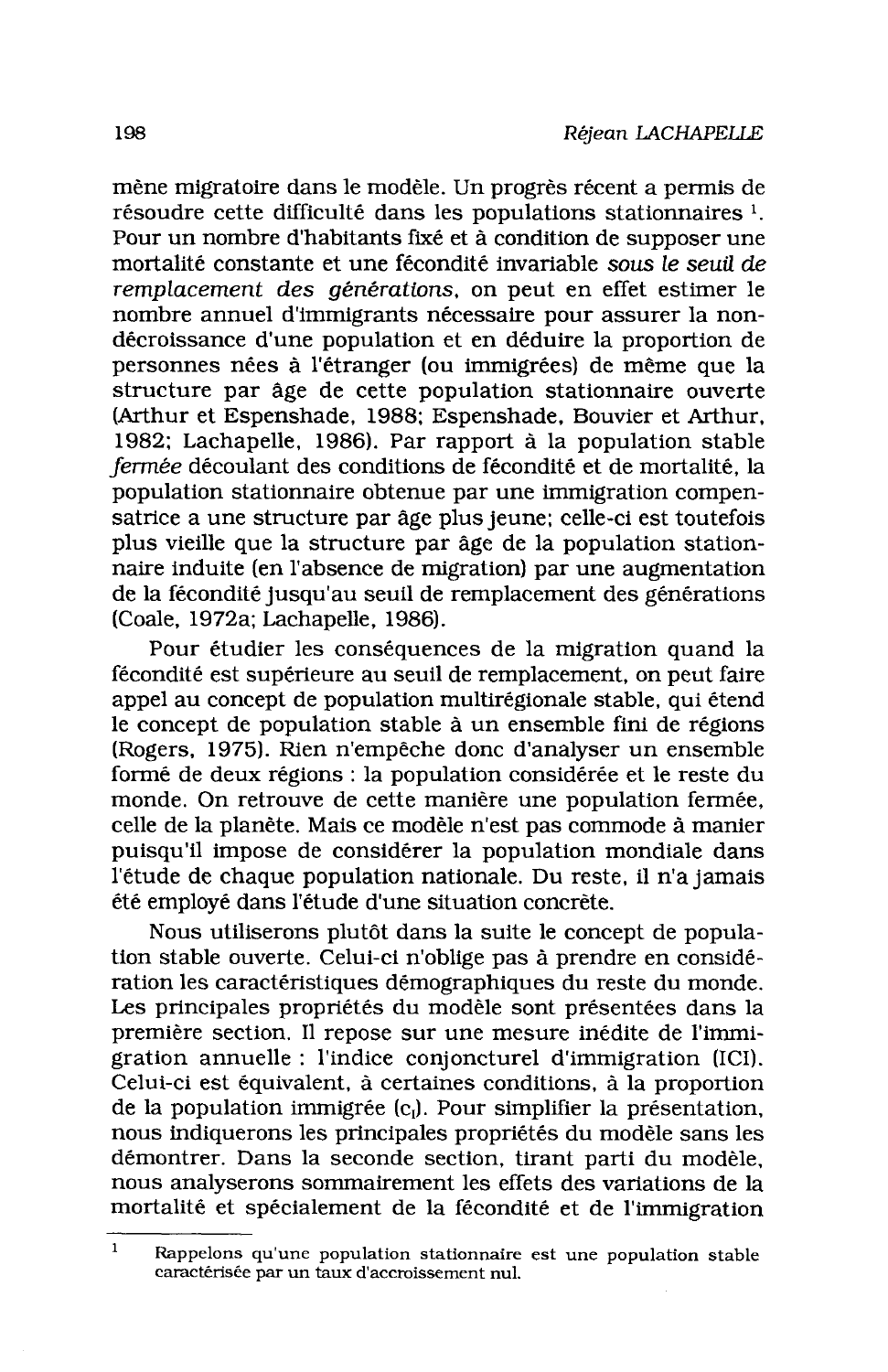internationale non seulement sur la structure par âge mais aussi sur la structure par lieu de naissance. Comme il s'agit seulement d'illustrer les possibilités du modèle, nous n'avons pas cherché à couvrir tout l'éventail des situations plausibles. Nous avons surtout fait varier les phénomènes démographiques autour de niveaux observés récemment au Canada.

## POPULATIONS STABLES OUVERTES

Les démographes ont étudié jusqu'ici des populations stables fermées (aux échanges migratoires). Celles-ci sont caractérisées par une structure par âge et un taux d'accroissement<sup>2</sup> constants. Lotka (1939) a démontré que toute population soumise à des fonctions de mortalité et de fécondité invariables tend à la limite vers une population stable dont les caractères dépendent uniquement du régime de mortalité et de fécondité adopté. Cette propriété se généralise aux populations stables ouvertes à condition que soient définies convenablement les fonctions d'immigration et d'émigration.

Il y a plusieurs manières d'étendre le concept de population stable fermée. Certains ont tout bonnement supposé, comme dans le modèle des populations stationnaires ouvertes, un nombre constant d'immigrants, les fonctions de mortalité et de fécondité étant supposées invariables (Mitra, 1983; Cerone, 1987). Les propriétés de la population limite présentent finalement peu d'intérêt. Quand la fécondité est égale ou supérieure au seuil de remplacement, un nombre constant d'immigrants, si élevé soit-il, devient négligeable à la limite et la proportion de la population immigrée tend vers zéro. D'autres modèles ont également été proposés. Ils supposent des taux de migration nette par âge invariables (Mitra et Cerone, 1986) ou un taux de migration nette constant pour l'ensemble de la population, assorti d'une répartition par âge invariable des «migrants nets»<sup>3</sup> (Sivamurthy, 1982). Ces modèles ont l'inconvénient de ne pas distinguer la population née dans le pays considéré de la population immigrée.

Nous définirons la population stable ouverte par deux propriétés générales :

 $\overline{2}$ Il s'agit d'un taux d'accroissement naturel puisque seules la mortalité et la fécondité interviennent.

 $\mathbf{a}$ Rogers (1990) a montré que la répartition par âge des «migrants nets» est difficile à interpréter et conduit parfois à des incohérences quand elle est supposée constante dans des projections démographiques.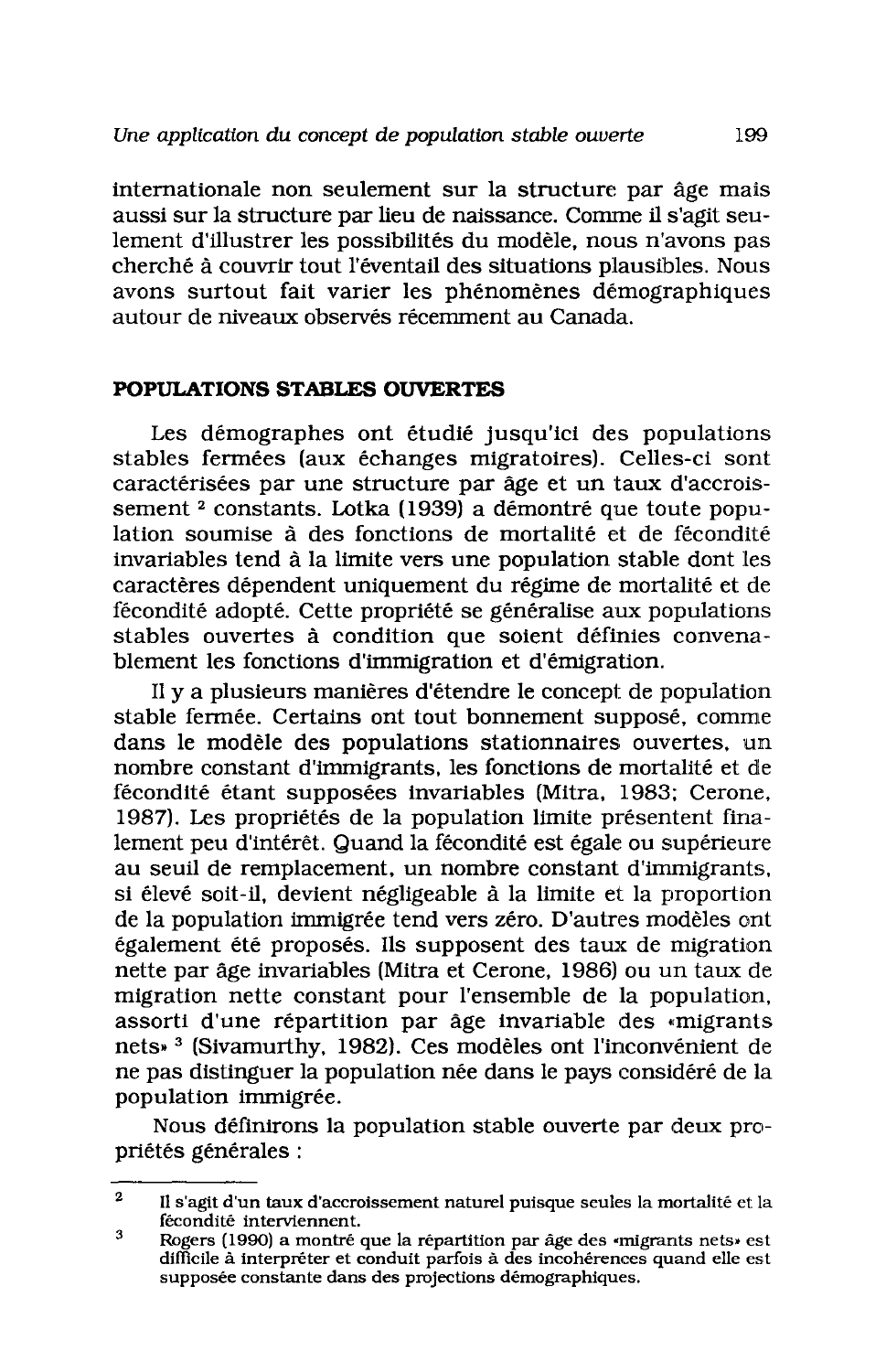1. Le taux annuel d'accroissement de la population native est constant et égal à celui de la population immigrée  $(r_N = r_l)$ .

2. La structure par âge de la population native et la structure par âge de la population immigrée sont invariables dans le temps (d'ordinaire ces structures sont différentes).

On en déduit facilement que la population totale possède les deux propriétés caractéristiques d'une population stable fermée : un taux d'accroissement (r) constant et une structure par âge invariable. Il découle également de la définition que la proportion tenue par la population immigrée ou née à l'étranger (c,) est constante; si cette proportion varie d'ordinaire selon l'âge, elle est cependant, à chaque âge, invariable dans le temps.

La structure d'une population stable fermée comporte une seule dimension, l'âge. La population stable ouverte possède une structure plus riche, à deux dimensions (l'âge et le lieu de naissance). Mais comment engendrer une population stable ouverte ? S'il est facile de construire les fonctions de fécondité<sup>4</sup>, de mortalité<sup>5</sup> et d'émigration<sup>6</sup>, il est plus délicat d'élaborer une fonction d'immigration sans se rapporter de façon explicite à la population source, soit celle du reste du monde.

Nous élaborerons cette fonction d'immigration en généralisant une relation établie dans les populations stationnaires ouvertes. Parmi les mesures possibles, nous choisirons celle qui est le moins sensible aux écarts à la stationnarité.

Dans une population stationnaire ouverte (où la fécondité est inférieure au seuil de remplacement), la population totale est constante ( $r = 0$ ) et, en l'absence d'émigration, égale à :

$$
P = N \cdot e_N + I \cdot e_I \tag{1}
$$

où N et I désignent respectivement le nombre annuel de naissances et d'immigrants;  $e_N$  correspond à l'espérance de vie d'un

 $\overline{\mathbf{4}}$ La fonction f(x) (pouvant varier selon le lieu de naissance) désigne le taux de fécondité à l'âge x. La somme de ces taux correspond en transversal à l'indice synthétique de fécondité et en longitudinal à la descendance finale. On obtient le taux brut de reproduction (TBR) en divisant cette

somme par 2,05 (il naît 105 garçon pour 100 filles).<br>La fonction s(x) (différente s'il y a lieu selon le lieu de naissance) désigne la 5 probabilité de survie de la naissance à l'âge x. La somme (en continu) des s(x) correspond à l'espérance de vie à la naissance (e<sub>0</sub>).

<sup>6</sup> On peut définir une fonction g(x) non croissante, non négative et toujours inférieure ou égale à 1 (variable d'ordinaire selon le lieu de naissance), telle que la fonction sg(x) = s(x)  $\cdot$  g(x) corresponde au complément à un de la probabilité de quitter (par décès ou émigration) la population considérée entre la naissance et l'âge x. La fonction 1 - sg(x) exprime l'effet combiné de la mortalité et de l'émigration.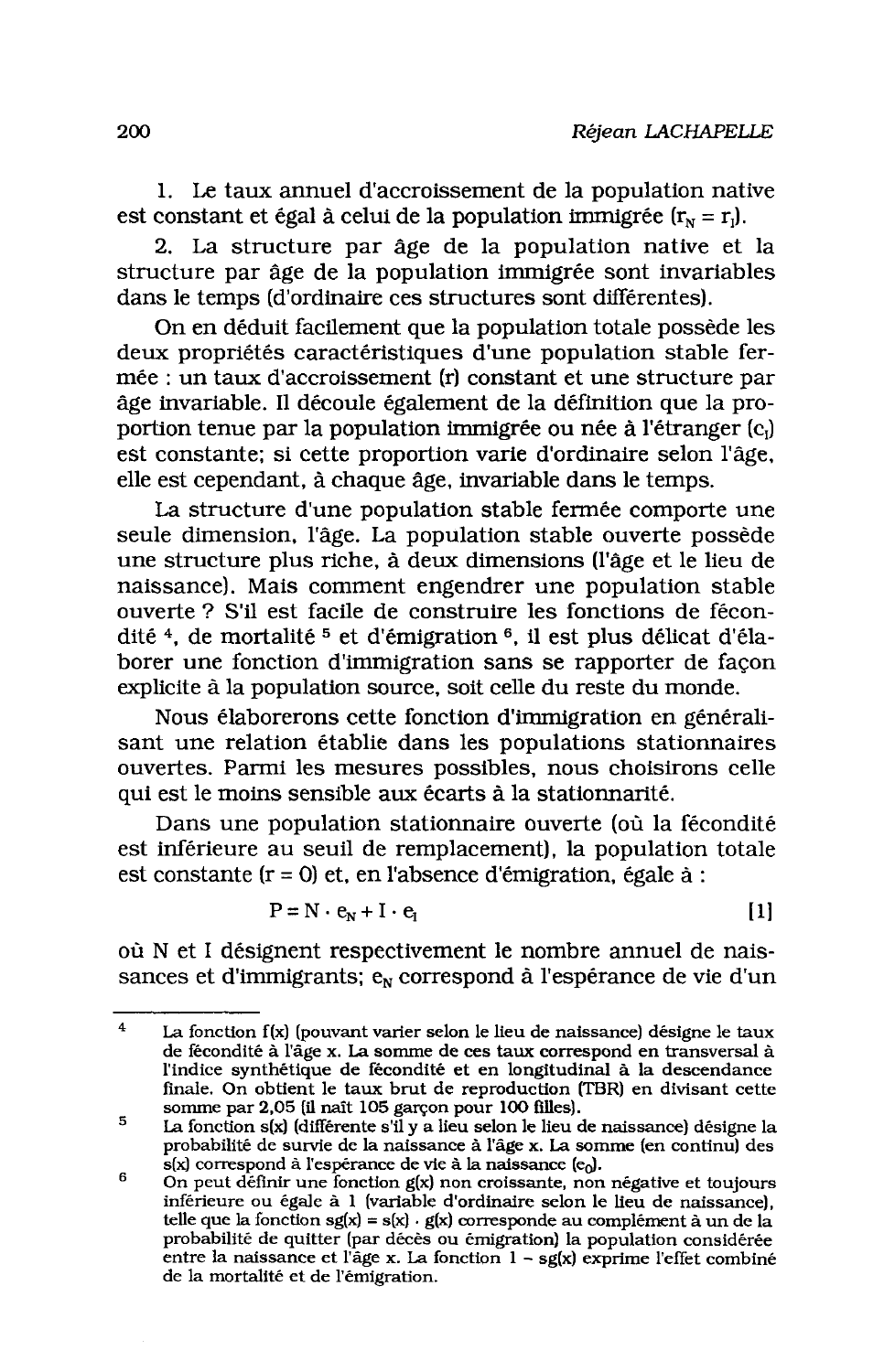nouveau-né et e<sub>l</sub> représente l'espérance de vie des immigrants à leur arrivée 7 (Coale, 1972a: Espenshade, Bouvier et Arthur, 1982; Lachapelle, 1986). S'il y a émigration, on a plutôt :

$$
P = N \cdot d_N + I \cdot d_I \tag{2}
$$

où d<sub>y</sub> et d<sub>r</sub> correspondent respectivement à la durée de présence dans la population considérée d'un nouveau-né et d'un immigrant<sup>8</sup>. Il en résulte deux expressions fort simples de la proportion que représente la population immigrée dans une population stationnaire ouverte, soit :

$$
c_i = t_i \cdot d_i \tag{3}
$$

(ou, en l'absence d'émigration :  $t_i \cdot e_i$ ); et

$$
c_i = w \cdot z / [1 + (w \cdot z)] \tag{4}
$$

où t<sub>i</sub> désigne le taux brut d'immigration, w égale I/N et z correspond à  $d_I/d_N(e_I/e_N e_I)$  l'absence d'émigration).

Comme indice d'immigration, nous avons préféré l'expression [4] à l'expression [3] pour deux raisons. D'abord, celle-ci est très sensible aux écarts à la stationnarité<sup>9</sup>, un peu comme le produit du nombre annuel de naissances et de l'espérance de vie à la naissance; s'il correspond à l'effectif d'une population stationnaire fermée, ce produit ne peut servir en général à estimer l'effectif d'une population concrète. En second lieu, il est sans doute moins difficile d'obtenir une évaluation de z que de e<sub>i</sub> et surtout de d<sub>1</sub>.

Mais l'expression [4] procure-t-elle une mesure adéquate de l'importance de l'immigration au sein d'une population ? Si l'on dispose d'une évaluation de z et qu'on connaît chaque année le nombre d'immigrants et le nombre de naissances, on peut employer cette expression pour calculer un indice annuel

 $\overline{7}$ On a e<sub>l</sub> =  $\Sigma$  (i<sub>x</sub> · e<sub>x</sub>), où la série des i<sub>x</sub> représente la répartition par âge des immigrants et ex désigne l'espérance de vie à l'âge x.

Ŕ. La somme pour tout x (en continu) de la fonction  $sg_N(x)$  correspond à d<sub>N</sub>. On a aussi  $d_I = \sum_i (i_x \cdot d_x)$ , où  $d_x$  désigne la durée de séjour dans la population des immigrants d'âge  $x$  à l'arrivée. On estime  $d_x$  de la même manière que  $e_x$ , mais en recourant à sg<sub>I</sub>(x) au lieu de s(x). On suppose donc que la probabilité d'émigrer ne dépend pas, à un âge donné dans la population immigrée, de la durée de séjour dans le territoire considéré. Cette hypothèse pour le moins discutable pourrait facilement être levée dans des simulations.

<sup>9</sup> On peut montrer, par des simulations, qu'en général l'expression [3] est moins robuste que l'expression [4], en ce sens que celle-ci procure une meilleure estimation de la proportion de la population immigrée que celle-là, quand une population s'écarte des conditions de stationnarité.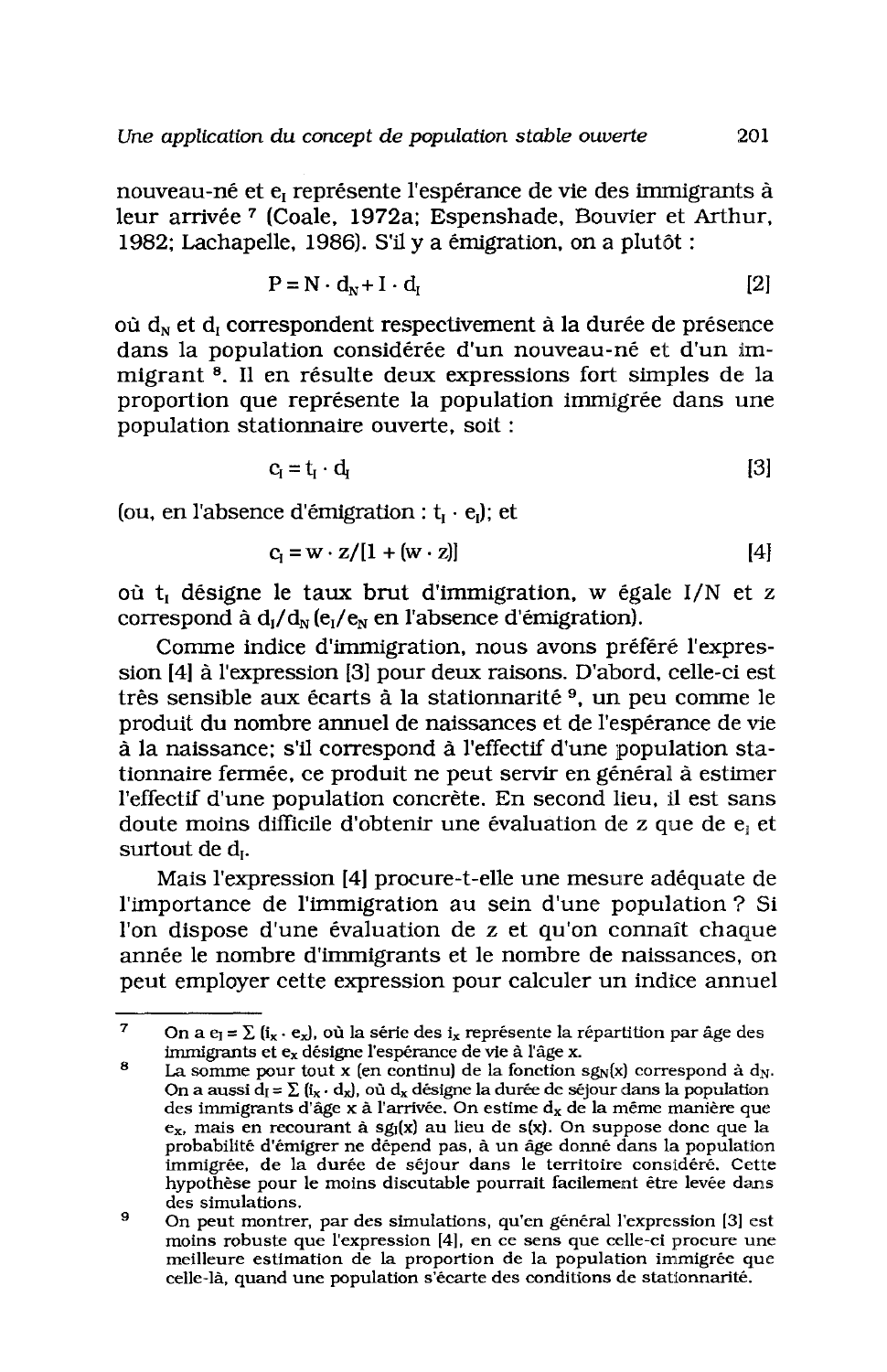que nous appellerons indice conjoncturel d'immigration (ICI). Par définition, l'ICI a même dimension que la proportion de la population immigrée et, dans une population stationnaire ouverte, il est égal à c<sub>r</sub>. Au Canada et aux États-Unis, en raison des faibles changements d'une année à l'autre dans la répartition par âge des immigrants, le rapport  $e_1/e_w$  varie peu autour de deux tiers <sup>10</sup>. Mais c'est là une estimation par excès de z. puisque le rapport  $d_1/d_N$  est d'ordinaire inférieur au rapport  $e_i/e_w$ , la propension à quitter le territoire étant vraisemblablement beaucoup plus élevée dans la population immigrée que dans la population native du pays. Nous avons évalué  $d_1/d_{\rm N}$  à 0,55 pour le Canada, en tirant parti d'une estimation de l'émigration différentielle selon le lieu de naissance 11.

C'est avec cette valeur de z que nous avons calculé l'indice conjoncturel d'immigration, de 1946 à 1989<sup>12</sup>. Les variations de l'ICI apparaissent à la figure 1. Nous y avons aussi porté la proportion que représente la population immigrée aux différents recensements ainsi que le taux brut d'immigration. Au cours des quarante dernières années. l'ICI a fluctué sans tendance bien nette de part et d'autre de 16 %. Cela explique que la proportion de la population immigrée (c,) ait peu varié autour de cette valeur. Bien entendu, cette proportion est beaucoup plus stable que l'ICI, car elle représente un indicateur de structure dont la valeur dépend, à tout moment, de l'évolution de l'ICI au cours des décennies antérieures.

L'ICI est un meilleur indicateur que le taux brut de l'importance relative de l'immigration dans différents pays au cours d'une période donnée <sup>13</sup>. De plus, il mesure mieux l'effet de l'évo-

<sup>10</sup> Comme  $e_x$  est sensiblement une fonction linéaire de l'âge (Arthur et Espenshade, 1988), e<sub>l</sub>/e<sub>N</sub> est voisin de e<sub>a</sub>/e<sub>o</sub>, où a désigne l'âge moyen des immigrants à l'arrivée. Or, pour les valeurs de a habituellement observées, ce rapport varie peu selon le niveau de mortalité, du moins quand celui-ci correspond à une espérance de vie à la naissance supérieure à 65 ou 70 ans. De plus, a varie lui-même assez peu d'une année à l'autre; il s'ensuit que e<sub>I</sub>/e<sub>N</sub> doit prendre ses valeurs dans une plage peu étendue. Du reste les estimations données dans la littérature scientifique sont comprises entre 0,66 et 0,68 (Coale, 1972a; Espenshade, Bouvier et Arthur, 1982; Lachapelle, 1986).

<sup>11</sup> Le procédé d'évaluation du rapport z sera sommairement décrit dans la seconde section.  $12$ 

La valeur de z a évidemment pu varier au cours des quarante dernières années. À condition que ce paramètre évolue lentement, l'ICI peut être utilisé pour comparer des périodes voisines.

<sup>13</sup> L'indice conjoncturel permet notamment de caractériser l'effet des politiques d'immigration indépendamment du rapport I/N. En effet, dans un pays qui poursuit une politique d'immigration permanente, la valeur de z pourrait varier, mettons, entre 0,4 et 0,6, selon la capacité de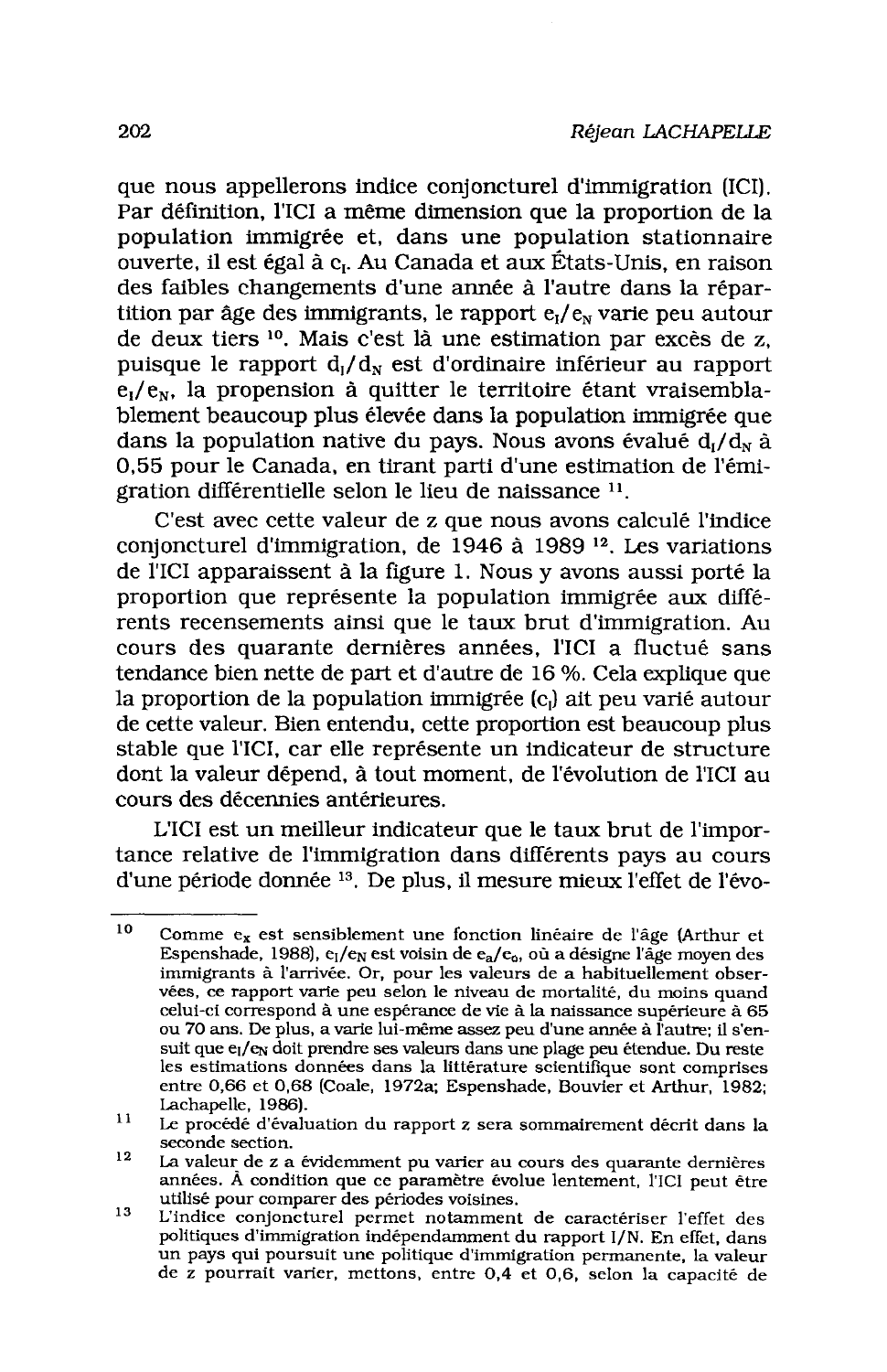

Figure  $1 -$  ÉVOLUTION DE DIFFÉRENTS INDICATEURS DE L'IMPORTANCE DE L'IMMIGRATION. CANADA. 1946-1989

lution de l'immigration sur la proportion de la population immigrée. Au Canada, par exemple, il peut sembler paradoxal que la proportion de la population immigrée ait peu varié depuis 1971 alors même que le taux brut d'immigration avait diminué rapidement de la seconde moitié des années 1960 au premier lustre des années 1980. Pour comprendre cette situation, il convient de prendre en considération l'évolution du taux de natalité durant la période, car si les immigrants s'ajoutent à la population immigrée, les naissances alimentent la population née au Canada. C'est précisément ce que fait l'ICI. Cela permet de réconcilier conjoncture et structure.

L'ICI caractérisera l'importance de l'immigration dans le modèle des populations stables ouvertes. On supposera que l'ICI est constant. Cela revient à admettre que  $z \cdot (I_t/N_t)$  ne varie pas <sup>14</sup>, puisque les fonctions de mortalité et d'émigration sont

## (suite de la note de la page précédente)

rétention des nouveaux venus, tandis que dans un pays favorisant plutôt une rotation de la main-d'oeuvre immigrante, z pourrait être inférieur, disons, à 0,3. Par exemple, si  $I/N = 0.5$  dans deux pays en une période donnée mais que z vaille respectivement 0,5 et 0,15, l'ICI atteindra 20 % dans le premier pays et 7 % dans le second.

14 Dans une projection de population, si l'on fixe la valeur de l'ICI et de z, on calculera le nombre annuel d'immigrants comme suit :  $I_t = (ICI \cdot N_t)/[(1 - ICI) \cdot z].$ 

203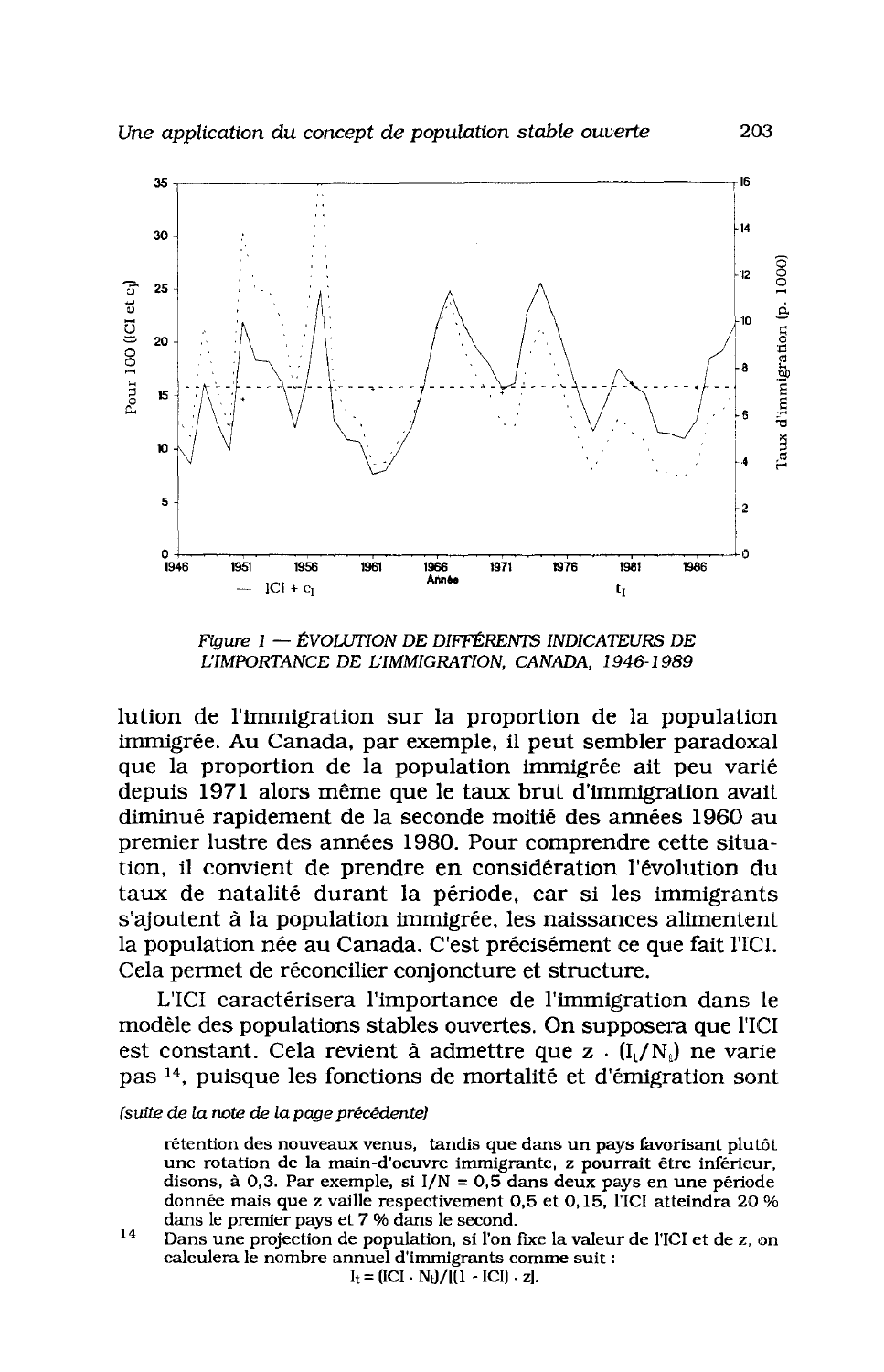connues et invariables. Il faudra se donner, de plus, une répartition par âge des immigrants (supposée invariable) pour compléter la caractérisation de l'immigration.

Le modèle des populations stables ouvertes repose sur un nouvel indicateur de l'immigration, l'ICI. Comme pour les populations stables fermées, on peut démontrer que si l'on fixe les fonctions de fécondité, de mortalité, d'émigration et d'immigration, la population considérée tend à la limite vers une population stable ouverte dont les caractères de structure ne dépendent pas de l'état initial<sup>15</sup>. Ce théorème fournit un fondement solide à l'étude des effets des différents phénomènes démographiques sur la structure (par âge et par lieu de naissance) à l'aide du modèle.

## **QUELQUES RÉSULTATS**

Il suffit donc de se donner des fonctions de mortalité. d'émigration, de fécondité et d'immigration invariables pour déterminer la valeur des paramètres d'une population stable ouverte.

Nous avons utilisé deux fonctions de mortalité : la première correspond à la situation canadienne au début des années 1980 (Nagnur, 1986), la seconde à une très faible mortalité estimée par les Nations Unies pour servir d'hypothèse dans des perspectives démographiques à long terme (United Nations, 1989)<sup>16</sup>. Les espérances de vie à la naissance  $(e_0$  ou  $e_N$ ) s'élèvent respectivement, pour les deux sexes réunis, à 75,5 ans et 84,9 ans. Pour calculer la valeur de l'espérance de vie des immigrants à leur arrivée (e), il faut disposer en plus de leur répartition par âge à l'entrée. Nous avons retenu une répartition voisine de la distribution observée au Canada au début des années 1980.

<sup>15</sup> La manière sans doute la plus simple d'établir ce résultat consiste à poser le modèle sous forme matricielle et à faire appel aux propriétés des matrices à éléments non négatifs, notamment au théorème de Perron-Frobenius. Rappelons par ailleurs qu'on a toujours  $c_1$  = ICI dans les populations stationnaires ouvertes ( $r = 0$ ). On peut également démontrer, en élaborant le modèle en continu, que c<sub>I</sub> > ICI quand r > 0 et que c<sub>I</sub> < ICI lorsque  $r < 0$ . Signalons enfin que si les immigrants sont tous des nouveau-nés, on a, quel que soit r, ICI =  $c_1 = w/(1 + w)$ , à condition, bien entendu, que  $z = 1$ .

<sup>16</sup> Dans une étude rigoureuse des effets de la mortalité sur la structure de la population, il conviendrait d'utiliser un réseau plus dense de tables de mortalité, notamment celles qu'ont proposées Coale et Guo (1989; 1990), auxquelles on pourrait ajouter une table de mortalité limite (Duchesne et Wunsch, 1988).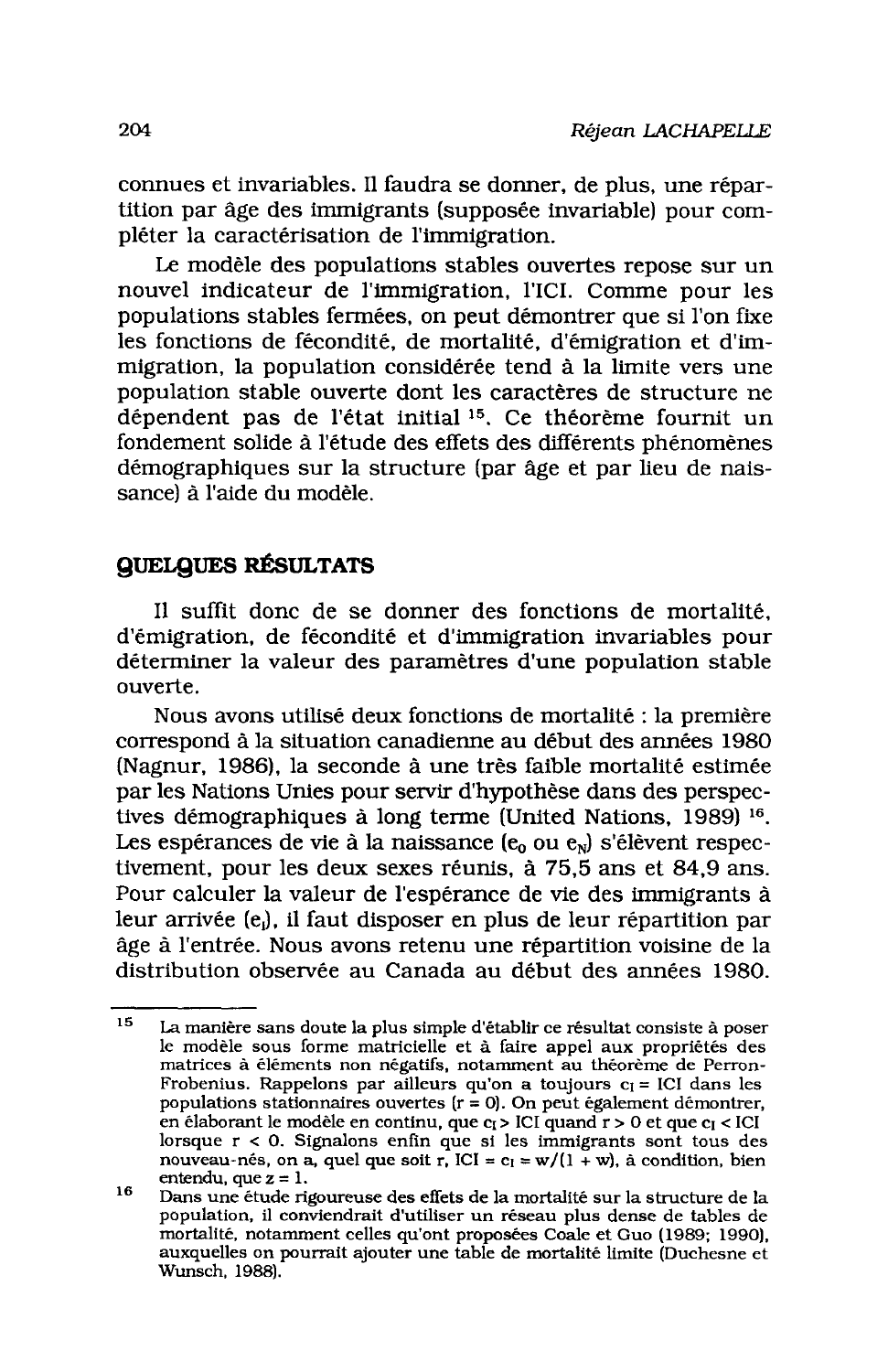Selon cette répartition, parmi les immigrants arrivés au cours d'un lustre et présents en fin de période, 29 % ont moins de 20 ans et 50 % ont moins de 26,2 ans (âge médian). Tous calculs faits, e<sub>t</sub> vaut 50,5 ans dans le cas de la première fonction de mortalité et 58,5 ans d'après la seconde. On notera que  $e_1/e_n$  est voisin de deux tiers dans les deux cas. Pour faciliter les calculs. nous avons aussi adopté une répartition par âge constante des taux de fécondité en nous inspirant, là encore, de la situation observée au Canada au début des années 1980. Nous supposerons que la fécondité (intensité comme calendrier) ne varie pas selon le lieu de naissance.

Comparons d'abord les effets des variations de la mortalité et de la fécondité sur le taux d'accroissement et la structure par âge au moyen du modèle des populations stables fermées (partie gauche du tableau 1). On constate que, quel que soit le niveau de fécondité. l'augmentation de l'espérance de vie à la naissance de 75.5 ans à 84.9 ans ne provoque qu'une très faible hausse du taux annuel d'accroissement, soit de 7 ou 8 pour 10 000. C'est que la mortalité est déjà si faible avant 50 ans que les réductions supplémentaires influencent peu le rythme d'accroissement des populations. Du reste, si la mortalité était nulle avant 50 ans, l'augmentation de r, par rapport à l'estimation obtenue pour  $e_0$  = 84,9 ans, serait de 4 pour 10 000, ce qui est négligeable.

Les baisses futures de la mortalité provoqueront toutefois un vieillissement important de la structure par âge, contrairement à ce qui a été observé quand e<sub>o</sub> progressait de 30 ans à 70 ans (Nations Unies, 1956). Les taux de survie des jeunes et des adultes ne pourront guère augmenter à l'avenir, car ils sont déjà proches de l'unité. La hausse, si elle survient, concernera surtout les âges avancés. D'où le vieillissement de la structure par âge. Quant à la baisse de la fécondité, elle entraîne aussi, on le sait depuis longtemps, un vieillissement de la structure par âge.

Quand la fécondité est inférieure au seuil de remplacement, le taux d'accroissement (r) est négatif. Pour passer à l'état stationnaire ( $r = 0$ ), il y a deux stratégies possibles : hausser la fécondité jusqu'au seuil de remplacement ou accepter un nombre d'immigrants permettant de compenser la faible fécondité. En comparant ces deux populations (la population stationnaire fermée et la population stationnaire ouverte) à la population stable décroissante, on peut évaluer, pour une même hausse de r. l'effet de la fécondité et de l'immigration. Il ressort du tableau 1 qu'une augmentation de la fécondité rajeunit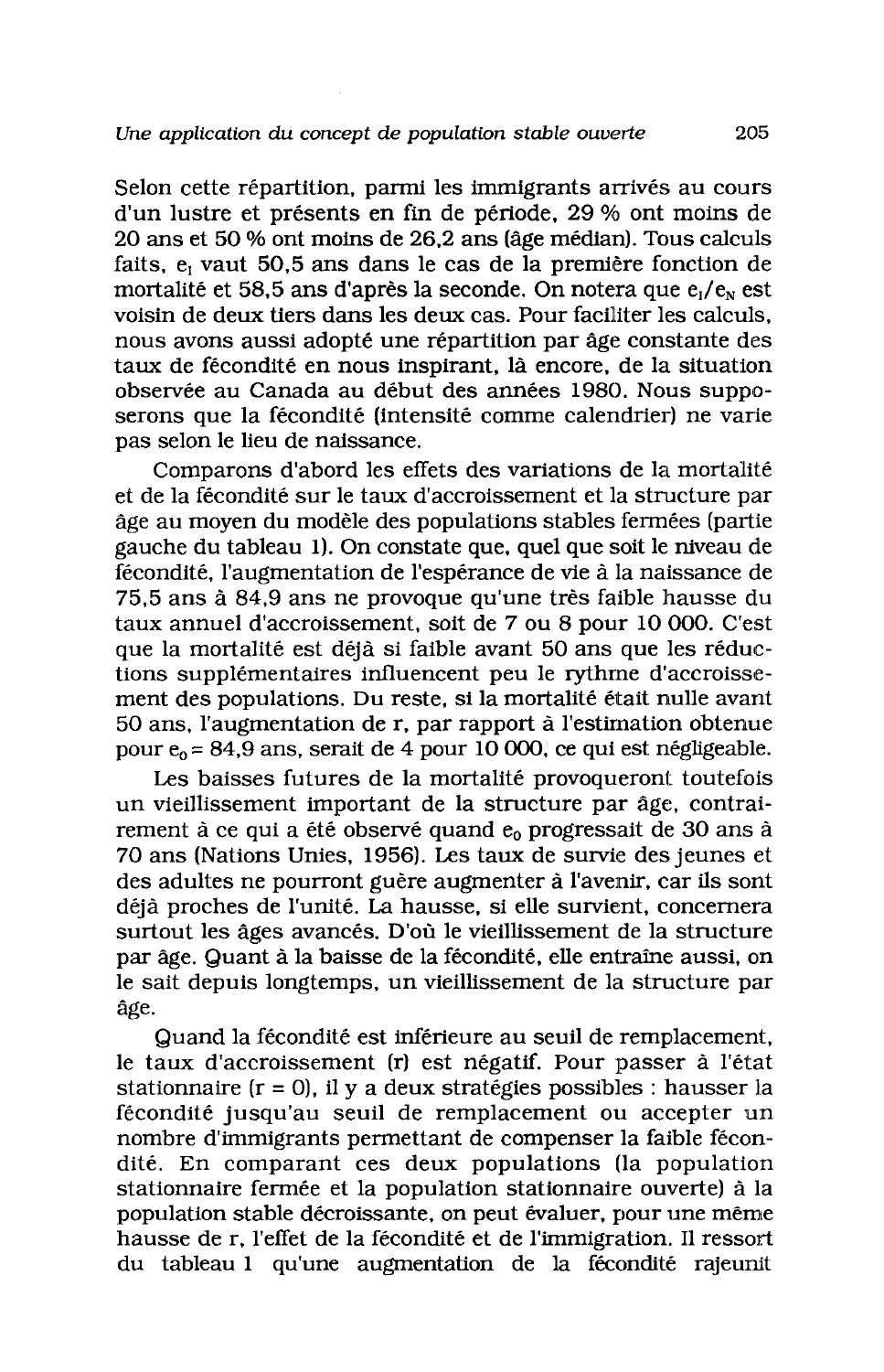| Taux<br>brut de   | Sans migration<br>Espérance<br>de vie à la |              |            |              | Immigration compensatrice |                |            |                  |                     |
|-------------------|--------------------------------------------|--------------|------------|--------------|---------------------------|----------------|------------|------------------|---------------------|
| repro-<br>duction | naissance                                  | $\mathbf{r}$ | -20<br>ans | 20-64<br>ans | $65$ ans<br>et plus       | c <sub>1</sub> | -20<br>ans | $20 - 64$<br>ans | $65$ ans<br>et plus |
| 0,60              | 75,5 ans                                   | $-1.91$      | 13.1       | 53,3         | 33,6                      | 43.5           | 17.4       | 60.2             | 22,4                |
|                   | 84,9 ans                                   | $-1,84$      | 10,9       | 45,1         | 44,0                      | 43,3           | 15,6       | 54,8             | 29,6                |
| 0,70              | 75.5 ans                                   | $-1.38$      | 16.3       | 55.0         | 28,7                      | 34.0           | 19.3       | 59.2             | 21,5                |
|                   | 84,9 ans                                   | $-1,30$      | 14,1       | 48,1         | 37,8                      | 33,5           | 17,3       | 54,2             | 28,5                |
| 0,75              | 75.5 ans                                   | $-1.13$      | 17.9       | 55.5         | 26.6                      | 29.2           | 20.3       | 58.8             | 20.9                |
|                   | 84,9 ans                                   | $-1,06$      | 15,6       | 49,3         | 35,1                      | 28,4           | 18,3       | 53,8             | 27,9                |
| 0,80              | 75.5 ans                                   | $-0.91$      | 19.5       | 55.8         | 24,7                      | 24.3           | 21.3       | 58.3             | 20.4                |
|                   | 84,9 ans                                   | $-0,83$      | 17,2       | 50,1         | 32,7                      | 23,2           | 19,2       | 53,5             | 27,3                |
| 0,85              | 75,5 ans                                   | $-0,69$      | 21.0       | 56.0         | 23,0                      | 19.2           | 22,3       | 57,8             | 19.9                |
|                   | 84,9 ans                                   | $-0,61$      | 18,7       | 50,8         | 30,5                      | 17,8           | 20,2       | 53,1             | 26,7                |
| 0,90              | 75.5 ans                                   | $-0.48$      | 22.5       | 56.1         | 21,4                      | 14.0           | 23,4       | 57.2             | 19,4                |
|                   | 84,9 ans                                   | $-0,41$      | 20,3       | 51,3         | 28,4                      | 12,4           | 21,2       | 52,8             | 26,0                |
| 0,95              | 75.5 ans                                   | $-0.29$      | 23,9       | 56,1         | 20,0                      | 8,7            | 24.4       | 56.8             | 18,8                |
|                   | 84.9 ans                                   | $-0,21$      | 21,7       | 51,7         | 26,6                      | 6,8            | 22,2       | 52,4             | 25,4                |
| 1,00              | 75.5 ans                                   | $-0.10$      | 25.3       | 56,0         | 18,7                      | 3,3            | 25,5       | 56,2             | 18.3                |
|                   | 84,9 ans                                   | $-0.03$      | 23,2       | 51,9         | 24,9                      | 1,0            | 23,3       | 52,0             | 24,7                |
| 1,03              | $75.5$ ans                                 | 0,00         | 26,2       | 55,8         | 18.0                      | 0,0            | 26.2       | 55.8             | 18,0                |
| 1,01              | 84.9 ans                                   | 0,00         | 23,4       | 52,0         | 24,6                      | 0,0            | 23,4       | 52,0             | 24.6                |
| 1,05              | 75,5 ans                                   | 0,07         | 26.7       | 55,8         | 17,5                      | 0.0            | 26.7       | 55.8             | 17,5                |
|                   | 84,9 ans                                   | 0,15         | 24,6       | 52,1         | 23,3                      | 0,0            | 24,6       | 52,1             | 23,3                |
| 1,10              | 75,5 ans                                   | 0.24         | 28,1       | 55,5         | 16,4                      | 0,0            | 28.1       | 55,5             | 16.4                |
|                   | 84,9 ans                                   | 0,32         | 26,0       | 52,1         | 21,9                      | 0,0            | 26,0       | 52,1             | 21,9                |
| 1,30              | 75.5 ans                                   | 0,86         | 33.1       | 54,0         | 12,9                      | 0,0            | 33.1       | 54.0             | 12.9                |
|                   | 84,9 ans                                   | 0,93         | 31,2       | 51,7         | 17,1                      | 0,0            | 31,2       | 51,7             | 17,1                |

#### TABLEAU 1

Effet de la mortalité, de la fécondité et, s'il y a lieu, d'une immigration compensatrice sur la composition par âge et sur le taux d'accroissement (r) ou la proportion de la population immigrée  $(c_1)$  (en pour 100)

Source : estimations de l'auteur.

Note — Avec e<sub>N</sub> (= e<sub>0</sub>) = 75.5 ans, on obtient e<sub>I</sub> = 50.5 ans; on obtient e<sub>I</sub> = 58.5 ans avec  $e_N = 84.9$  ans.

davantage la structure par âge qu'une hausse de l'immigration. L'augmentation de la fécondité provoque une hausse de la fraction des jeunes (les moins de 20 ans) aux dépens de celle des vieillards (les 65 ans et plus), la part des adultes variant assez peu. En revanche, la hausse de l'immigration entraîne une plus faible augmentation de la fraction des jeunes, une hausse notable de celle des adultes et une réduction moins importante de la fraction des vieillards.

Mais ces deux stratégies ne sont pas également probables. S'il n'est pas invraisemblable que la fécondité augmente jus-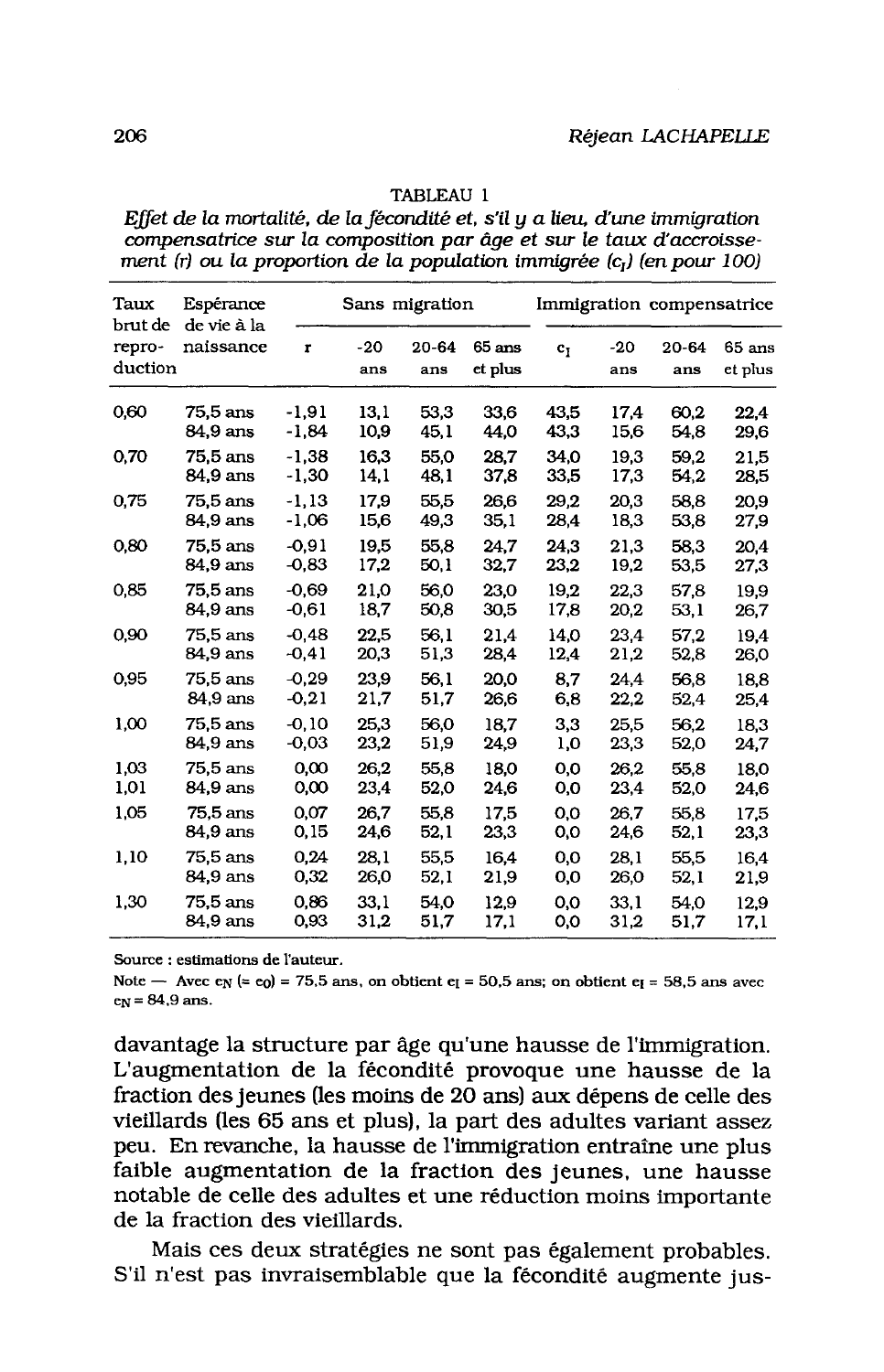qu'au seuil de remplacement, il est peu plausible que la fraction de la population immigrée se maintienne durablement au-delà de 20 % ou 25 %. En effet, dans l'ensemble des pays développés à économie de marché et d'au moins un million d'habitants, la proportion de la population immigrée était de 6 % au début des années 1980, ce qui est du reste la proportion observée aux États-Unis en 1980 (United Nations, 1987). Seulement quatre pays avaient une proportion supérieure à 12 % : la Nouvelle-Zélande (15 %), le Canada (16 %), la Suisse (17 %) et l'Australie (21 %). Or, l'immigration nécessaire pour compenser une fécondité correspondant à un taux brut de reproduction de 0.80 (1.64 enfant par femme) conduit à une proportion de la population immigrée (23 %-24 %) supérieure au maximum observé.

Ces résultats sont-ils modifiés de manière importante quand l'on prend en compte l'émigration ? Au tableau 2, nous avons adjoint à la fonction de mortalité (caractérisée par  $e_0$  = 75,5 ans) une fonction d'émigration différenciée selon le lieu de naissance 17.

Les fonctions de sortie conduisent aux valeurs suivantes pour la durée moyenne de séjour dans la population des nouveau-nés et des immigrants :  $d_N$  = 72,3 ans et  $d_i$  = 39,6 ans  $(z = 0.55)$ . La prise en compte de l'émigration entraîne, à fécondité constante et en l'absence d'immigration, une baisse du taux d'accroissement; il en résulte aussi, selon l'hypothèse d'émigration retenue, une légère accentuation du vieillissement de la population. De plus, la fécondité correspondant au seuil de remplacement des générations est évidemment un peu plus élevée qu'en l'absence d'émigration (2,2 enfants par femme contre 2.1). La compensation par l'immigration conduit également à une proportion de la population née à l'étranger un peu supérieure. Mais que l'on prenne en compte ou non l'émigration, les paramètres de structure sont, semble-t-il, du même ordre de grandeur, du moins lorsque l'émigration s'apparente à celle qui a été estimée au Canada pour les dernières décennies.

 $17$ Pour calculer les taux d'émigration selon l'âge et le lieu de naissance, nous avons utilisé une évaluation de la fraction des émigrants nés au Canada (40 %) ainsi qu'une estimation récente de la répartition par âge de l'ensemble des émigrants (Beaujot, 1988; Rappak, Rappak et Beaujot, 1989). À l'aide des données du recensement de 1986, nous avons calculé des taux d'émigration par âge en supposant un nombre total d'émigrants d'environ 50 000 en 1986. Après avoir évalué approximativement les taux selon l'âge et le lieu naissance, nous les avons transformés en quotients perspectifs, ce qui a permis d'estimer la série des  $g_x$ , puis celle des  $sg_x$ .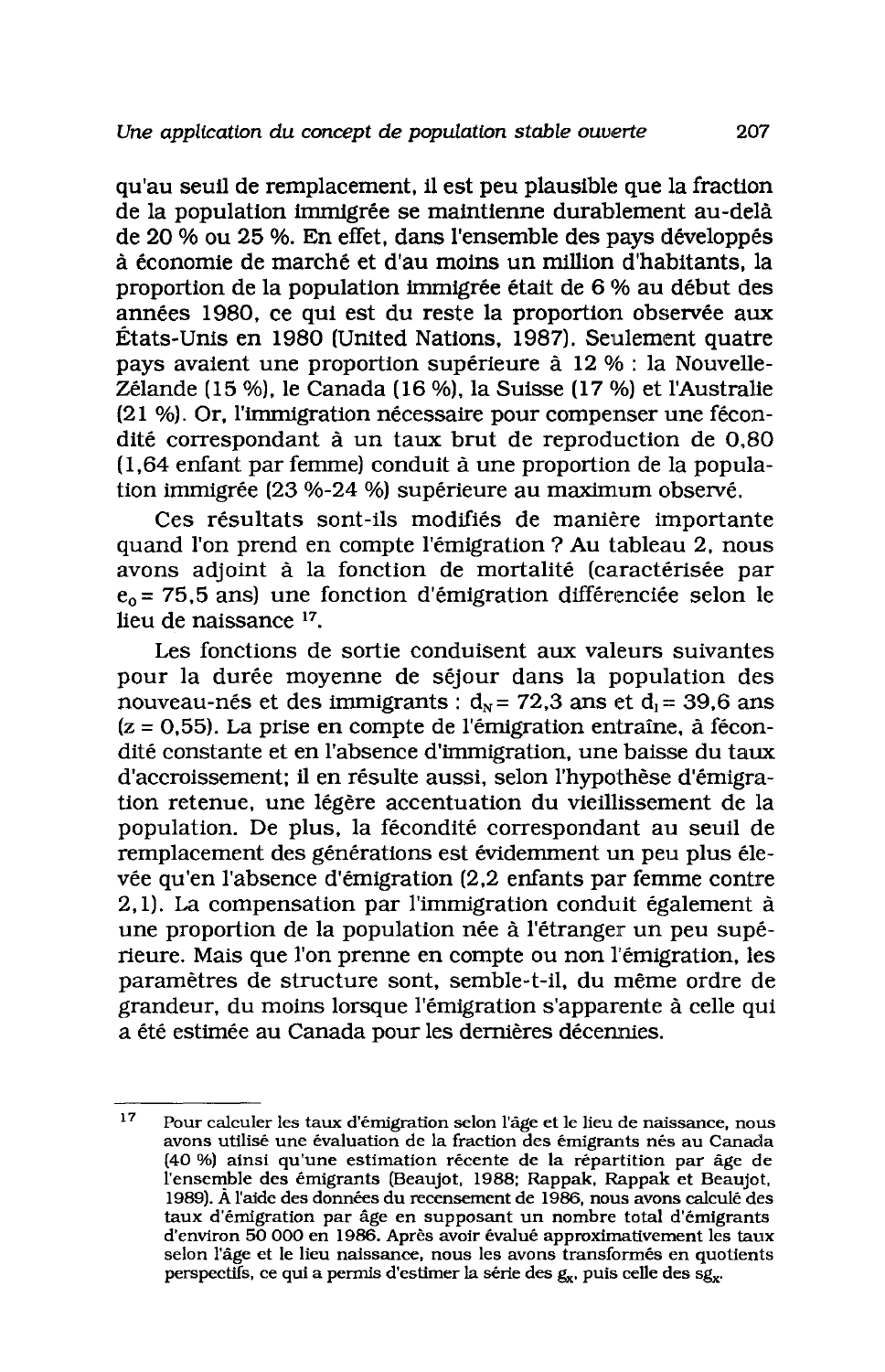| Taux<br>brut de<br>repro-<br>duction | Émigra-<br>tion | Sans immigration |              |              |                     | Immigration compensatrice |              |                  |                     |
|--------------------------------------|-----------------|------------------|--------------|--------------|---------------------|---------------------------|--------------|------------------|---------------------|
|                                      |                 | $\mathbf{r}$     | $-20$<br>ans | 20-64<br>ans | $65$ ans<br>et plus | $c_{I}$                   | $-20$<br>ans | $20 - 64$<br>ans | $65$ ans<br>et plus |
| 0,60                                 | Sans            | $-1,91$          | 13,1         | 53,3         | 33,6                | 43,5                      | 17.4         | 60,2             | 22,4                |
|                                      | Avec            | $-2,05$          | 12,9         | 52,7         | 34,4                | 44,6                      | 18,1         | 60,2             | 21,7                |
| 0,70                                 | Sans            | $-1,38$          | 16,3         | 55.0         | 28.7                | 34.0                      | 19,3         | 59,2             | 21,5                |
|                                      | Avec            | $-1,51$          | 16,0         | 54,6         | 29,4                | 35,7                      | 19,9         | 59.2             | 20,9                |
| 0,80                                 | Sans            | $-0.91$          | 19,5         | 55,8         | 24,7                | 24.3                      | 21,3         | 58,3             | 20.4                |
|                                      | Avec            | $-1,04$          | 19,1         | 55,6         | 25,3                | 26.5                      | 21,7         | 58,2             | 20,1                |
| 0,90                                 | Sans            | $-0.48$          | 22.5         | 56,1         | 21.4                | 14,0                      | 23,4         | 57.2             | 19,4                |
|                                      | Avec            | $-0.62$          | 22,1         | 55,9         | 22,0                | 17,0                      | 23,5         | 57,3             | 19,2                |
| 1,00                                 | Sans            | $-0.10$          | 25,3         | 56.0         | 18,7                | 3,3                       | 25,5         | 56,2             | 18,3                |
|                                      | Avec            | $-0,24$          | 25,0         | 55,8         | 19,2                | 7,1                       | 25,5         | 56,3             | 18,2                |
| 1,03                                 | Sans            | 0,00             | 26,2         | 55,8         | 18,0                | 0,0                       | 26,2         | 55.8             | 18,0                |
| 1,07                                 | Avec            | 0,00             | 26,9         | 55,6         | 17,5                | 0,0                       | 26.9         | 55,6             | 17,5                |
| 1,10                                 | Sans            | 0,24             | 28.1         | 55,5         | 16,4                | 0,0                       | 28.1         | 55,5             | 16,4                |
|                                      | Avec            | 0, 10            | 27,7         | 55,4         | 16,9                | 0,0                       | 27,7         | 55,4             | 16,9                |
| 1,30                                 | Sans            | 0,86             | 33,1         | 54,0         | 12,9                | 0,0                       | 33,1         | 54,0             | 12,9                |
|                                      | Avec            | 0,71             | 32,7         | 54,0         | 13,3                | 0,0                       | 32,7         | 54,0             | 13,3                |

#### **TABLEAU 2**

Effet de la fécondité, de l'immigration et de l'émigration sur la composition par âge et sur le taux d'accroissement (r) ou la proportion de la population immigrée (c<sub>1</sub>) (en pour 100)

Source : estimations de l'auteur.

Note – On a les valeurs suivantes :  $e_N = 75.5$  ans,  $e_I = 50.5$  ans,  $d_N = 72.3$  ans et  $d_1 = 39.6$  ans.

Négligeons donc l'émigration et approfondissons l'étude des effets comparés de la fécondité et de l'immigration. Le tableau 3 présente un réseau de populations stables ouvertes dont les taux d'accroissement varient entre  $-1$  % et  $+1$  % par bonds de 0.5 %. On constate derechef que pour une même augmentation de r. la hausse de la fécondité rajeunit davantage la structure par âge qu'une augmentation de l'immigration, encore que l'effet de l'immigration ne soit pas négligeable. De plus, les chiffres présentés illustrent des relations théoriques déjà signalées : quand la population stable ouverte est croissante. l'ICI est inférieur à la proportion de la population immigrée; l'ICI lui est toutefois supérieur lorsque la population est décroissante. L'écart entre l'ICI et c<sub>i</sub> n'est jamais prononcé, ce qui justifie a posteriori l'utilisation de l'indice conjoncturel d'immigration.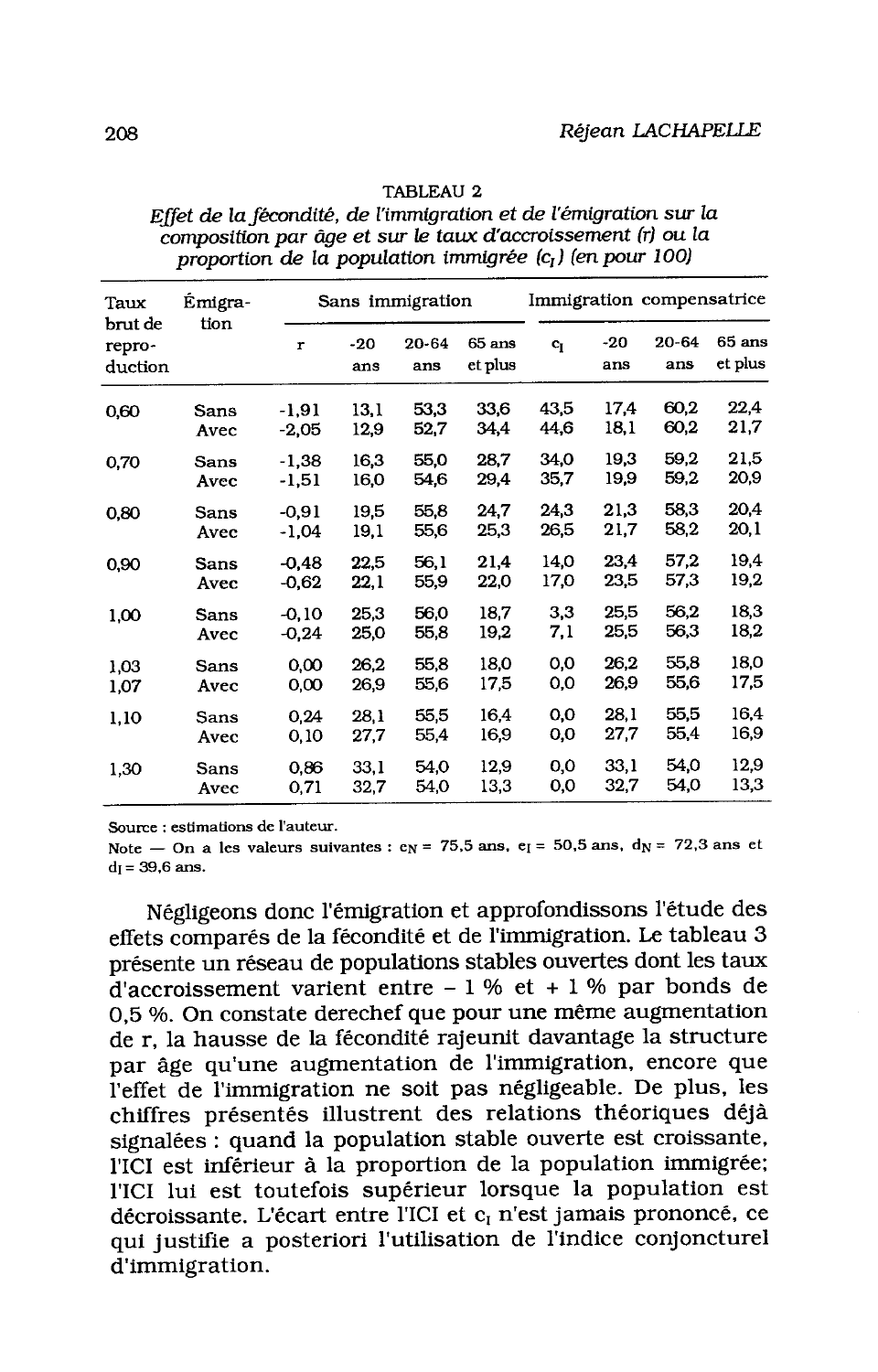| Taux<br>brut de | Indice<br>conjoncturel | (En pour 100) |                |      |       |         |  |  |  |
|-----------------|------------------------|---------------|----------------|------|-------|---------|--|--|--|
| repro-          | d'immigration          | $\mathbf{r}$  | c <sub>I</sub> | -20  | 20-64 | 65 ans  |  |  |  |
| duction         | (ICI)                  |               |                | ans  | ans   | et plus |  |  |  |
| 0,780           | 0,000                  | $-1,00$       | 0,0            | 18,8 | 55,8  | 25,4    |  |  |  |
|                 | 0.152                  | $-0.50$       | 14,5           | 19,9 | 57,2  | 22,9    |  |  |  |
|                 | 0.263                  | 0,00          | 26,3           | 20,9 | 58,5  | 20,6    |  |  |  |
|                 | 0.346                  | 0,50          | 35,7           | 21.8 | 59,5  | 18,7    |  |  |  |
|                 | 0.411                  | 1,00          | 43.3           | 22,6 | 60,5  | 16.9    |  |  |  |
| 0,896           | 0.000                  | $-0.50$       | 0,0            | 22,3 | 56.2  | 21,5    |  |  |  |
|                 | 0,144                  | 0,00          | 14,4           | 23.3 | 57,3  | 19,4    |  |  |  |
|                 | 0.250                  | 0,50          | 25,9           | 24.1 | 58,3  | 17,6    |  |  |  |
|                 | 0,330                  | 1,00          | 35,1           | 24.9 | 59,1  | 16,0    |  |  |  |
| 1,030           | 0,000                  | 0,00          | 0,0            | 26,2 | 55,8  | 18,0    |  |  |  |
|                 | 0,135                  | 0,50          | 14,1           | 26,9 | 56,8  | 16,3    |  |  |  |
|                 | 0,234                  | 1,00          | 25,1           | 27,5 | 57,6  | 14,9    |  |  |  |
| 1,180           | 0,000                  | 0,50          | 0,0            | 30.1 | 55.1  | 14,8    |  |  |  |
|                 | 0.127                  | 1,00          | 13,8           | 30,6 | 55,8  | 13,6    |  |  |  |
| 1,350           | 0,000                  | 1,00          | 0,0            | 34,2 | 53,7  | 12,1    |  |  |  |
|                 |                        |               |                |      |       |         |  |  |  |

| TABLEAU 3                                                       |
|-----------------------------------------------------------------|
| Effet des variations de la fécondité et de l'immigration sur le |
| taux d'accroissement (r), la proportion de la population        |
| immigrée $(c_i)$ et la composition par âge                      |

 $m \cdot m \cdot m \cdot m$ 

Source : estimations de l'auteur.

Note — On a  $e_N$  (= d<sub>N</sub>) = 75,5 ans et  $e_I$  (= d<sub>1</sub>) = 50,5 ans.

## **CONCLUSION**

Avant la Seconde Guerre mondiale, on croyait que le vieillissement des populations occidentales tenait d'une part à la réduction de la fécondité, laquelle aurait provoqué une baisse de la proportion des jeunes, et d'autre part à la diminution de la mortalité, qui aurait entraîné une hausse de la fraction des vieillards. Les démographes ont démontré au début des années 1950 que la baisse de la mortalité observée jusqu'alors avait eu peu de répercussions sur l'évolution de la structure par âge. Le vieillissement des populations était attribuable, dans sa quasi-totalité, au déclin de la fécondité. Cette conclusion n'est valable que si l'espérance de vie à la naisance ne dépasse pas 70 ans (Nations Unies, 1956). On a mis en évidence que les progrès ultérieurs de la survie provoqueront une hausse de la proportion des vieillards, car les taux de survie ne peuvent augmenter qu'aux âges avancés, étant déjà proches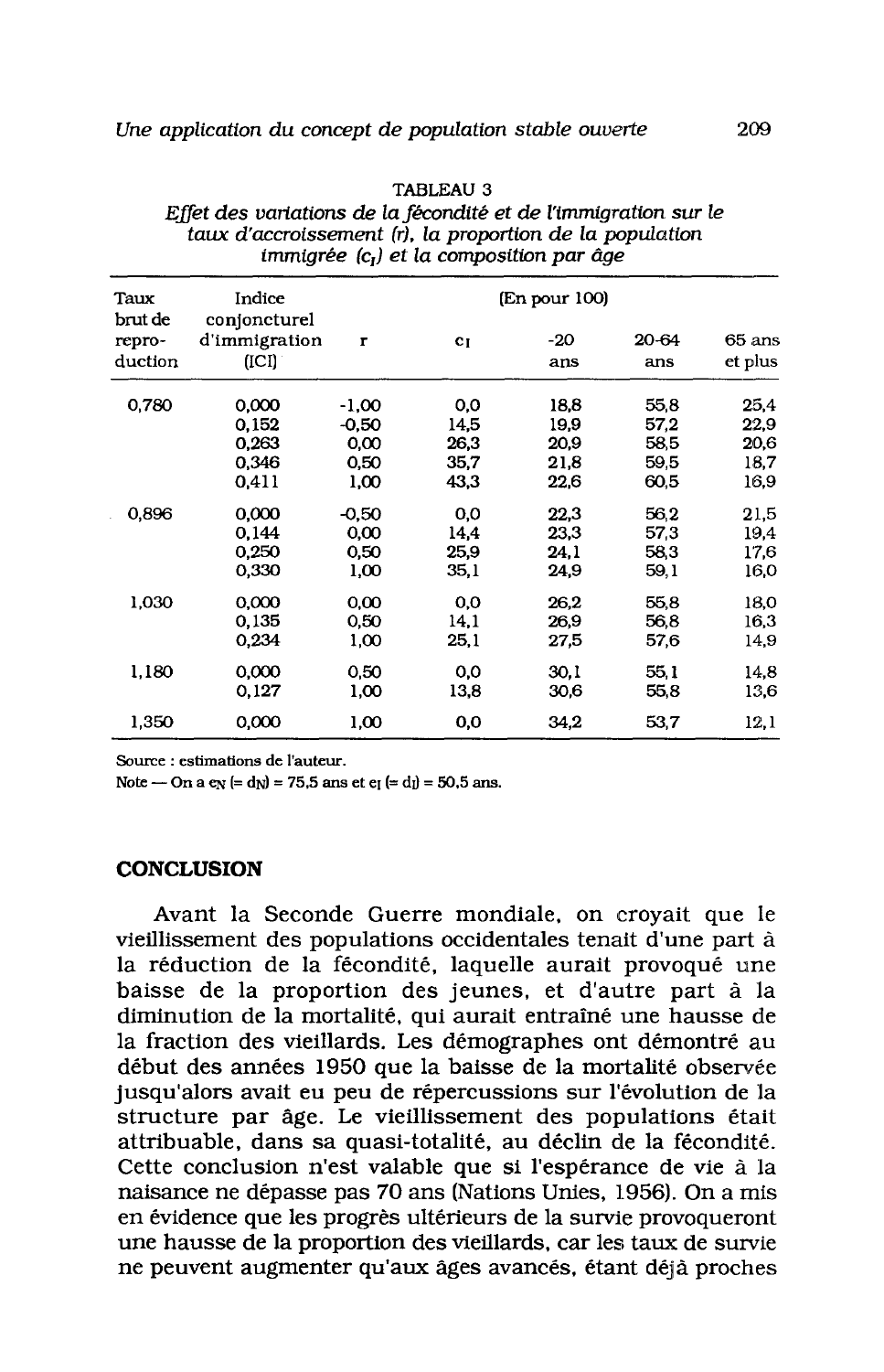de l'unité chez les jeunes et les adultes. La diminution de la mortalité pousse maintenant dans le même sens que la baisse de la fécondité, ce qui amplifie le vieillissement des populations. C'est là en quelque sorte la rançon du progrès.

Ces résultats ont été vérifiés par plusieurs méthodes, notamment par le modèle des populations stables (Coale, 1972b; Keyfitz, 1968; Nations Unies, 1966). Comme celui-ci ne s'applique qu'à des populations fermées aux échanges migratoires, on a donc dû utiliser des méthodes de portée moins générale pour évaluer les répercussions de la migration sur la structure par âge. Au moyen de projections démographiques comprenant un nombre constant d'immigrants ou un taux brut d'immigration invariable, on a établi qu'une forte immigration nette pouvait atténuer, mais non contrebalancer, le vieillissement de la population provoqué par la baisse de la fécondité. L'effet de l'immigration se révéla moins important qu'on ne l'avait cru (Nations Unies, 1956; Robinson, dans Timlin, 1951; United Nations, 1951).

Nous avons proposé ici une extension du modèle des populations stables qui permet d'étudier les effets des échanges migratoires sur la structure par âge et par lieu de naissance. Pour une même augmentation du taux annuel d'accroissement, un redressement de la fécondité rajeunit plus la structure par âge qu'une hausse de l'immigration. La progression de la fécondité élève la fraction des jeunes et diminue celle des vieillards, la fraction des adultes variant assez peu. En revanche, la hausse de l'immigration, en raison de la concentration des immigrants chez les jeunes adultes, conduit à une augmentation notable de la fraction des adultes, la hausse de la fraction des jeunes comme la baisse de celle des vieillards étant plus faible 18.

<sup>18</sup> Faute d'espace, nous n'avons pas étudié l'effet des variations de la répartition par âge des immigrants. Si l'on s'en tient à des hypothèses raisonnables, les répercussions sont, semble-t-il, peu importantes, sans être négligeables. Par exemple, dans une population stationnaire ouverte<br>ayant un taux brut de reproduction de 0,8, si l'on réduit de deux ans l'âge médian des immigrants à l'arrivée, la proportion des moins de 20 ans passe de 21,3 % à 22,1 % et celle des 65 ans et plus de 20,4 % à 20,0 %. Quant à la proportion que représente la population immigrée, elle passe de 24,3 % à 22,6 %. On pourrait maximiser les répercussions à long terme de l'immigration sur la structure par âge en transformant l'immigration en un vaste programme d'adoption internationale. L'effet sur la structure par âge serait peu différent de l'effet d'une hausse de la fécondité jusqu'au seuil de remplacement.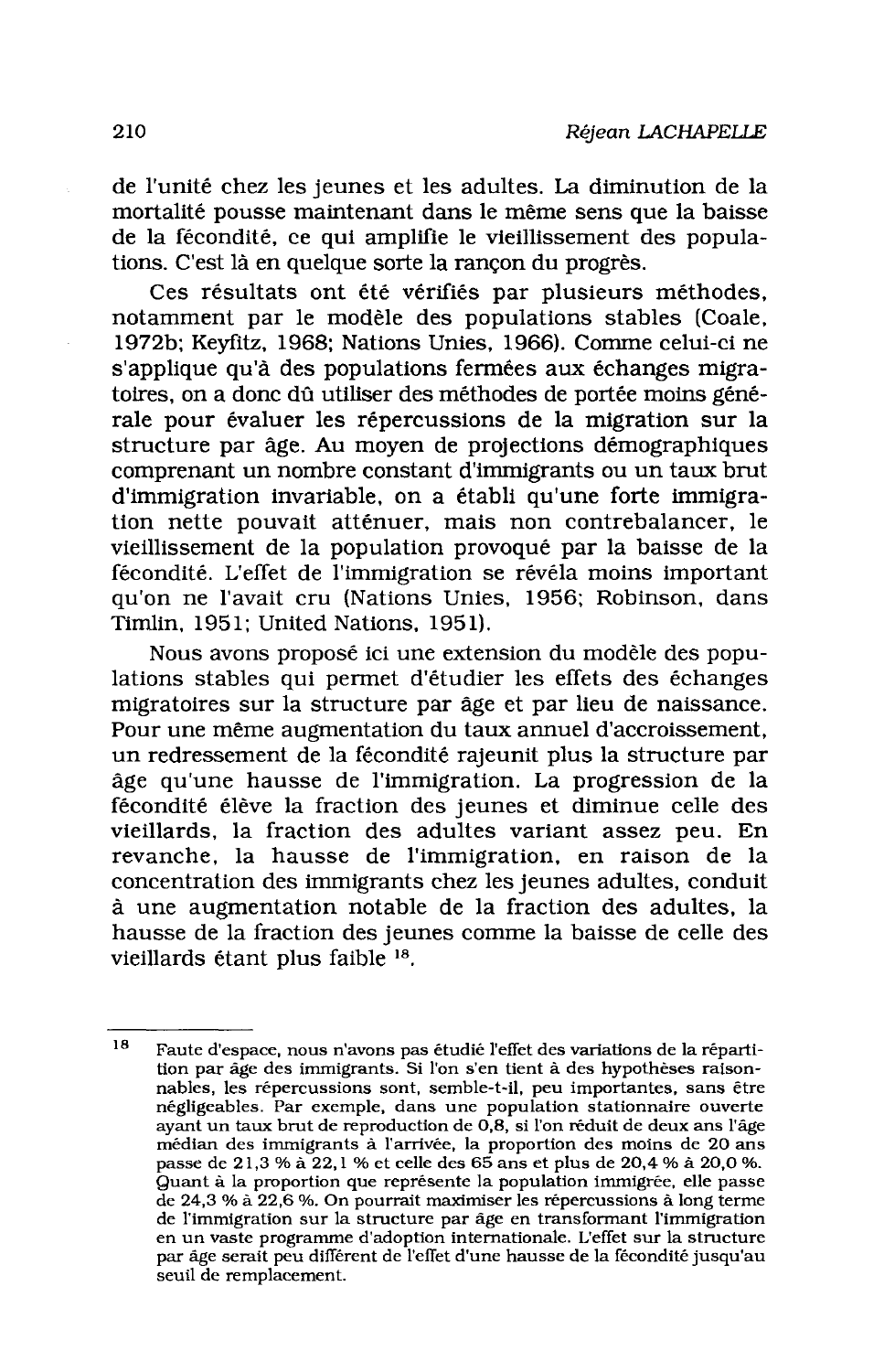Si l'immigration atténue le vieillissement des populations. elle peut difficilement compenser une fécondité nettement inférieure au seuil de remplacement des générations. En effet, pour permettre à une population dont le taux brut de reproduction est de 0,85 (soit un peu moins de 1,75 enfant par femme) de ne pas décroître, l'immigration doit atteindre un niveau tel, compte tenu d'une émigration plausible, que la proportion de la population immigrée serait du même ordre de grandeur que le maximum observé dans un pays développé (21 % en Australie).

Certains pays pourraient ne pas craindre de s'aventurer audelà de ce seuil. Au Canada, par exemple, le nombre d'immigrants est passé de 99 000 en 1986 à 191 000 en 1989 et à environ 200 000 en 1990. Le gouvernement a rendu public un plan selon lequel l'immigration atteindrait 250 000 en 1992, puis se maintiendrait à ce niveau jusqu'en 1995 (Emploi et Immigration Canada, 1990). Compte tenu de l'émigration et si la descendance finale des femmes n'augmente pas, un ICI de 18 % permettrait d'assurer dans le long terme la nondécroissance de la population canadienne. Cette valeur n'est que légèrement supérieure à la moyenne des quarante dernières années (16 %). Un ICI de 18 % correspond à un effectif annuel d'environ 160 000 immigrants. Avec 250 000 immigrants, l'ICI atteindrait 25 % ou 26 % en 1992 et, pour la première fois depuis la Seconde Guerre mondiale, il se fixerait à ce niveau élevé, ce qui permettrait d'assurer dans le long terme un rythme de croissance d'environ 0,5 % par année. Cela soulève la délicate question de la composition de l'immigration et de ses conséquences pour l'évolution de la structure ethnique et linguistique de la population canadienne. On pourrait sans difficulté ajouter une ou deux dimensions au modèle pour étudier différents cas de figure (Lachapelle, 1986; Lachapelle et Henripin, 1980).

## RÉFÉRENCES BIBLIOGRAPHIQUES

- ARTHUR, W. Brian, et Thomas J. ESPENSHADE, 1988. «Immigration Policy and Immigrants' Ages», Population and Development, 14, 2, 315-326.
- BEAUJOT, Roderic, 1988. L'émigration du Canada : importance et interprétation. Ottawa, Emploi et Immigration Canada, Document de travail démographique no 4.
- CERONE, P., 1987. «On Stable Population Theory with Immigration», Demography, 24, 3, 431-438.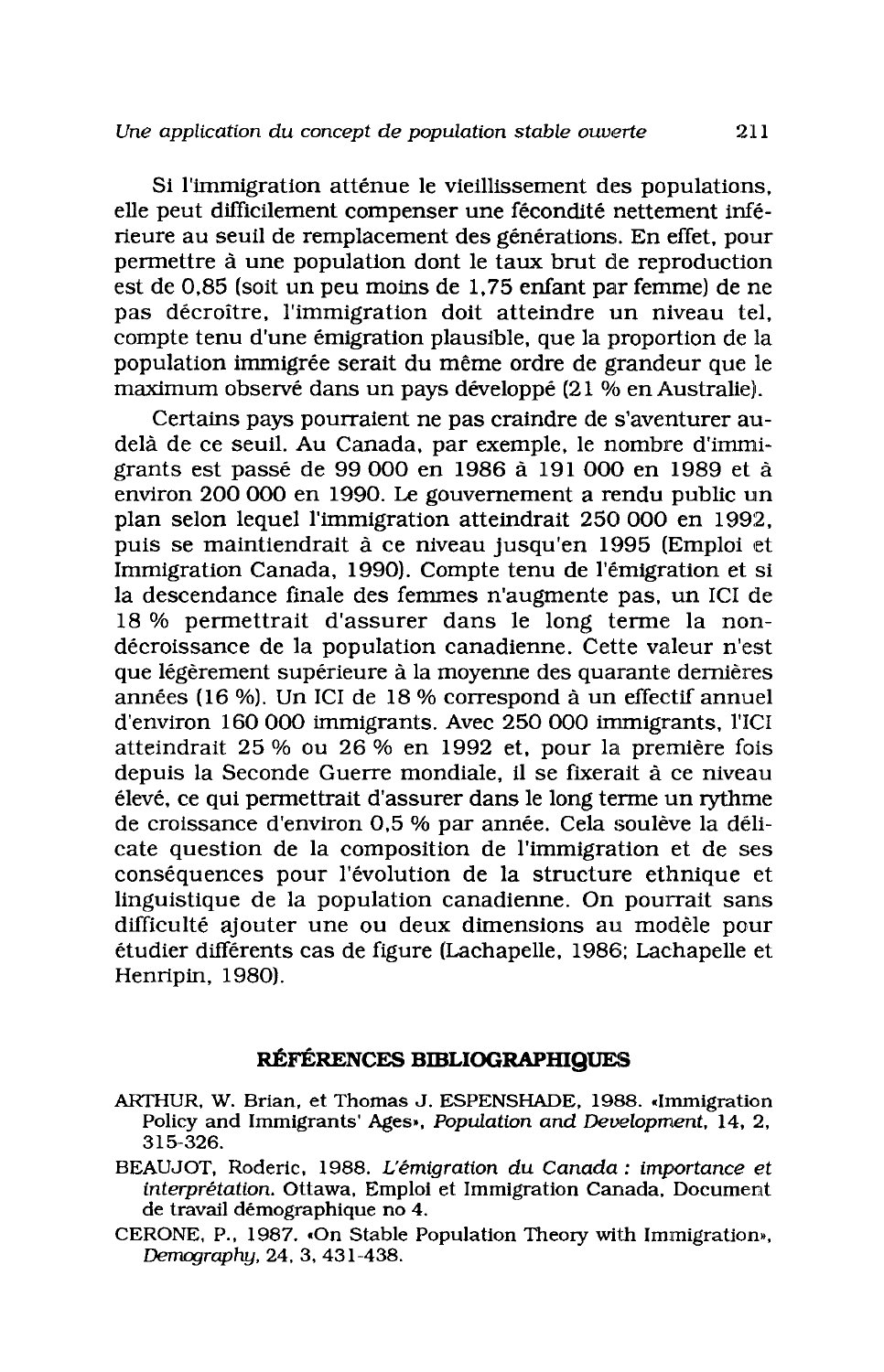- COALE, Ansley J., 1972a. «Alternative Paths to a Stationary Population», Commission on Population Growth and the American Future, Research Reports, Volume I, Demographic and Social Aspects of Population Growth, edited by Charles Westoff and Robert Parke, Jr., Washington, D. C., Government Printing Office.
- COALE, Ansley J., 1972b. The Growth and Structure of Human Populations, A Mathematical Investigation. Princeton, Princeton University Press.
- COALE, Ansley, et Guang GUO, 1989. «Revised Regional Life Tables at Very Low Levels of Mortality». Population Index, 55, 4, 613-643.
- COALE, Ansley, et Guang GUO, 1990. «New Regional Model Life Tables at High Expectation of Life». Population Index, 56, 1, 26-41.
- DUCHESNE, Josiane, et Guillaume WUNSCH, 1988. «From the Demographer's Cauldron: Single Decrement Life Tables and Span of Life», Genus, XLIV, 3-4, 1-17.
- EMPLOI ET IMMIGRATION CANADA, 1990. Rapport annuel déposé au Parlement. Plan d'immigration pour 1991-1995. Ottawa.
- ESPENSHADE, Thomas J., Leon F. BOUVIER et Brian W. ARTHUR, 1982. «Immigration and the Stable Population Model», Demography, 19, 1, 125-133.
- KEYFITZ, Nathan, 1968. Introduction to the Mathematics of Population, Reading, Mass., Addison-Wesley.
- LACHAPELLE, Réjean, 1986. «Une extension de la notion de population stationnaire : faible fécondité et immigration compensatrice», Cahiers québécois de démographie, 15, 2, 279-286.
- LACHAPELLE, Réjean, et Jacques HENRIPIN, 1980. La situation démolinguistique au Canada : évolution passée et prospective, Montréal, Institut de recherches politiques.
- LOTKA, Alfred J., 1939. Théorie analytique des associations biologiques, deuxième partie. Paris, Hermann.
- MITRA, Samarendranath, 1983. «Generalization of the Immigration and the Stable Population Model», Demography, 20, 111-115.
- MITRA, Samarendranath, et Pietro CERONE, 1986. «Migration and Stability». Genus. XLII. 1-2. 1-11.
- NAGNUR, Dhruva, 1986. Longevity and Historical Life Tables 1921-1981 (Abridged). Ottawa, Statistique Canada.
- NATIONS UNIES, 1956. Le vieillissement des populations et ses conséquences économiques et sociales. New York, Études démographiques, no 26.
- NATIONS UNIES, 1966. Le concept de population stable : application à l'étude des populations des pays ne disposant pas de bonnes statistiques démographiques. New York, Études démographiques. no 39.
- RAPPAK, J. Peter, Mary A. RAPPAK et Roderic BEAUJOT, 1989. The Implications of Varying Immigration Levels and the Age Structure of Immigration. Ottawa, Employment and Immigration, Policy Analysis Directorate. Immigration Research Division.
- ROGERS, Andrei, 1975. Introduction to Multiregional Mathematical Demography. New York, John Wiley.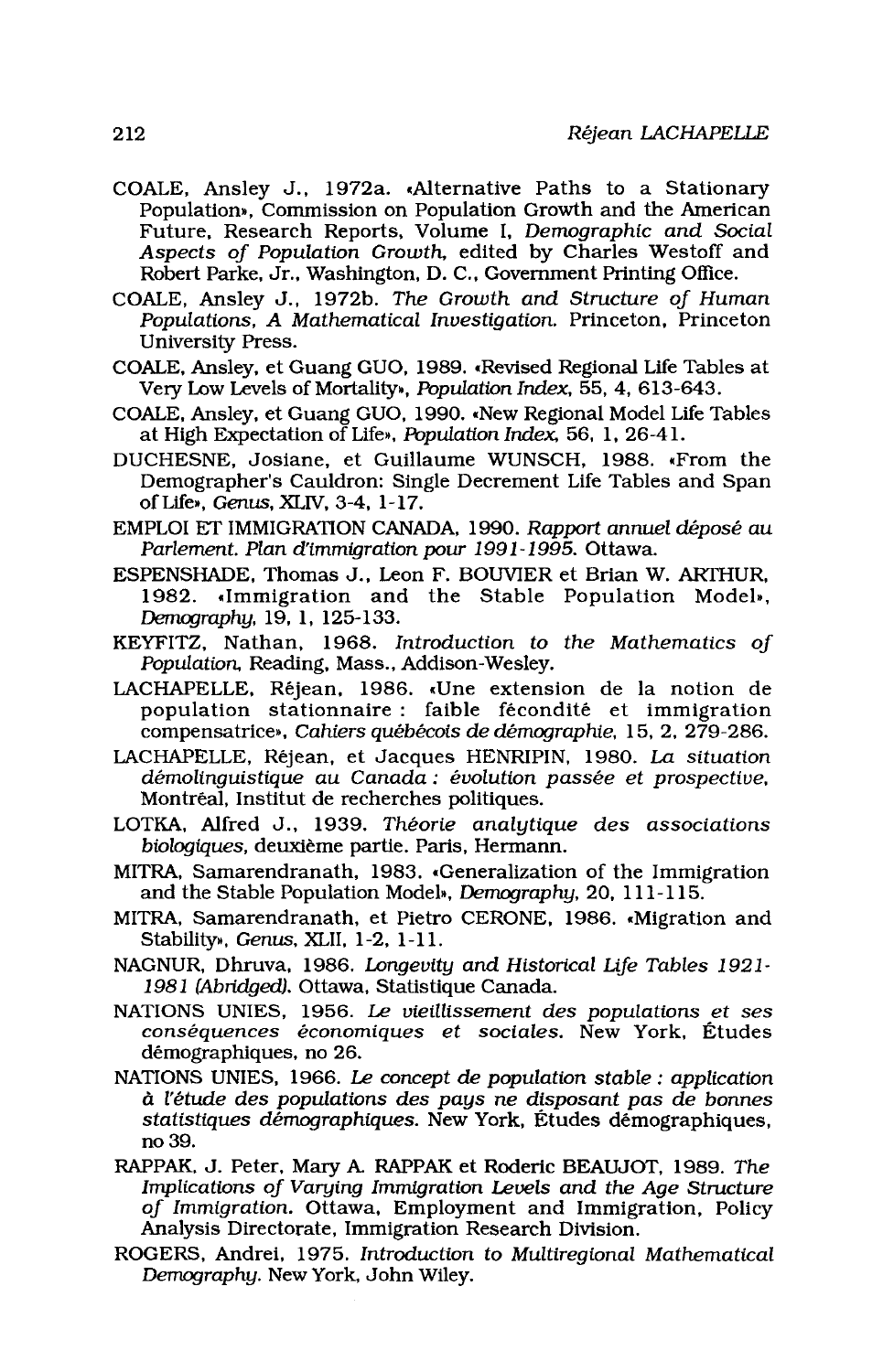- ROGERS, Andrei, 1990. «Requiem for the Net Migrant», Geographical Analysis, 22, 4, 283-300.
- SIVAMURTHY, M., 1982. Growth and Structure of Human Population in the Presence of Migration. Cambridge, U. K., Cambridge University Press.
- TIMLIN, Mabel, 1951. Does Canada Need More People? Toronto, Oxford University Press.
- UNITED NATIONS, 1951. Some Quantitative Aspects of the Aging of Western Populations», Population Bulletin, 1, 42-57.
- UNITED NATIONS, 1987. Global Population Policy Database. New York.
- UNITED NATIONS, 1989. World Population Prospects 1988. New York.